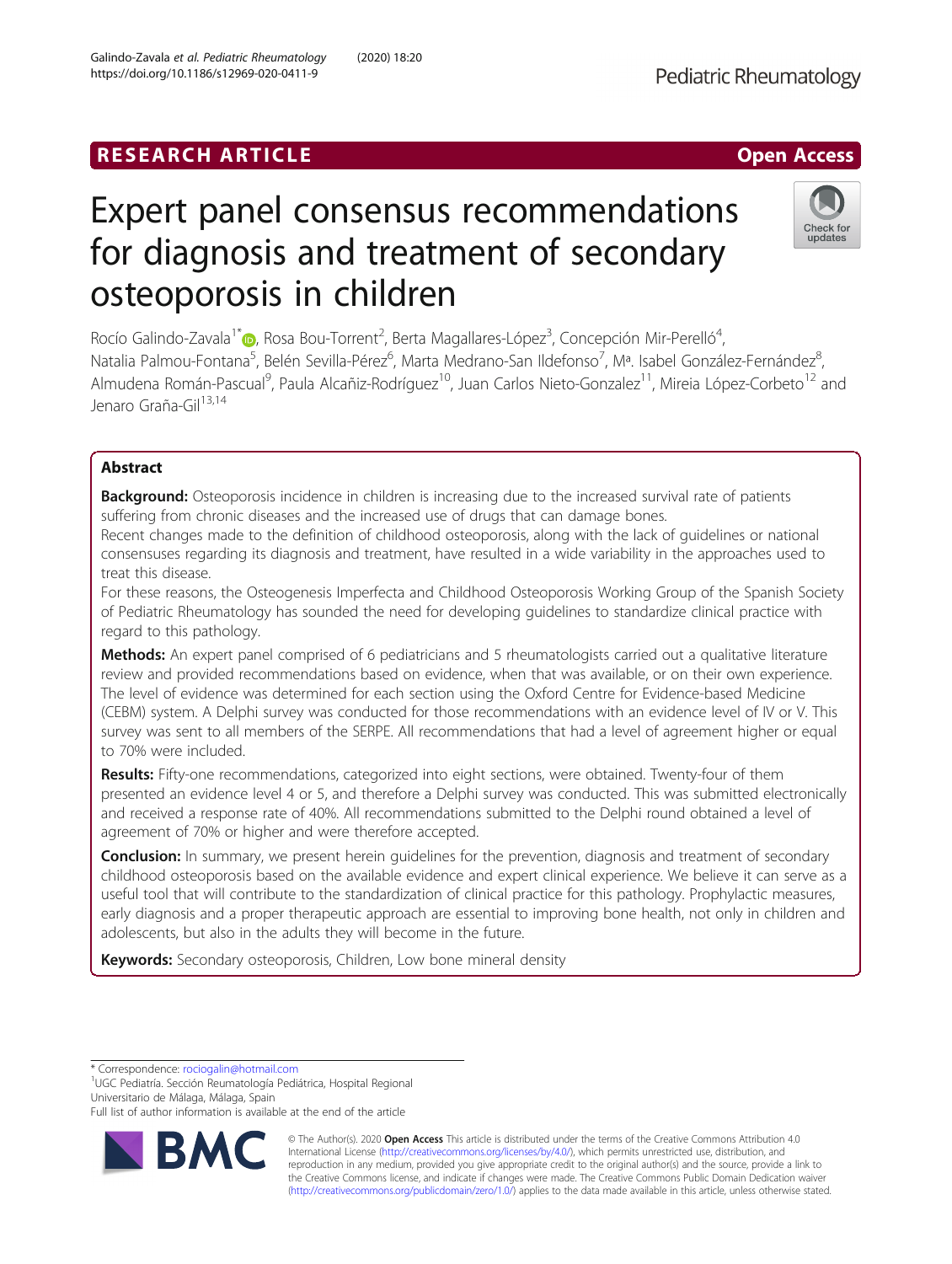## Background

Osteoporosis is a disorder characterized by bone mass reduction and alterations in the micro-architecture of the bone tissue resulting in bone fragility and, consequently, an elevated risk of fractures [[1\]](#page-10-0). At present, osteoporosis is a public health problem in industrialized countries affecting about 30% of women and 8% of men older than 50 in Europe [\[2](#page-10-0)]. Although it has typically been considered an adult disorder, it is becoming increasingly clear that osteoporosis might be rooted in childhood and adolescence [[3](#page-10-0)]. Bone matrix mineralization takes place during these stages of life, and therefore subjects reach peak bone mass at the end of this growth phase. If this peak is not optimal, it will facilitate the development of osteoporosis in adulthood [\[3](#page-10-0)].

Furthermore, the incidence of childhood osteoporosis is increasing due to, among other factors, the increased survival rate of patients suffering from chronic diseases and the increased use of drugs that can damage bones [[4](#page-10-0)].

In its Official Positions published in 2013, the International Society for Clinical Densitometry considered two possible conditions regarding the diagnosis of childhood osteoporosis [\[5](#page-10-0)]:

- Presence of one or more vertebral fractures (VF) in the absence of local disease or high-energy trauma.
- Z-score of bone mineral density (BMD) or bone mineral content (BMC)  $\le -2$  (adjusted for size in cases of children measuring below the 3rd percentile) and a history of clinically significant fractures; specifically:
	- two or more long bone fractures occurring by age 10 years; or
	- three or more long bone fractures at any age up to age 19 years.

Moreover, their guidelines state that a Z-score higher than -2 does not preclude the possibility of bone fragility, especially in those patients suffering from disorders that favor secondary osteoporosis.

At present, in pediatrics there is growing interest in this pathology. However, recent changes made to the definition of childhood osteoporosis [[5,](#page-10-0) [6](#page-10-0)], along with the lack of guidelines or national consensuses regarding its diagnosis and treatment, have resulted in a wide variability in the approaches used to treat this disease [\[7](#page-10-0)].

For these reasons, the Working Group of Osteogenesis Imperfecta and Childhood Osteoporosis of the Spanish Society of Pediatric Rheumatology (SERPE, by its Spanish acronym) has sounded the need for developing guidelines to standardize clinical practice with regard to this pathology.

## Methods

### Design

A qualitative synthesis of scientific evidence and consensus based on clinical experience and existing scientific evidence was used to formulate the study design.

#### Development stages

Preparation began with the establishment of an expert panel comprised of 11 physicians, 6 pediatricians and 5 rheumatologists. All are members of the SERPE and have experience in the diagnosis and treatment of secondary osteoporosis in children.

Study coordination was undertaken by one of the physicians.

This panel of experts reached a consensus on the essential contents to include in the document, consisting of the following eight sections:

- 1. When osteoporosis should be suspected
- 2. How to prevent it
- 3. Laboratory tests used in screening
- 4. Imaging tests used in screening
- 5. Treatment: calcium and vitamin D supplementation
- 6. Treatment: bisphosphonates (BPs)
- 7. Follow-up
- 8. Glucocorticoid-induced osteoporosis (GIOP)

One or two experts were appointed to be responsible for a literature review of each section, which was conducted with the assistance of a rheumatologist and an expert in methodology.

Following the revision, each of the experts responsible for the literature review provided recommendations regarding each section based on evidence, when that was available, or on their own experience.

Afterwards, the panelists held a meeting to discuss and draft the recommendations. The level of evidence was determined for each section using the Oxford Centre for Evidence-based Medicine (CEBM) system. For this purpose, both a rheumatologist and an expert in methodology provided guidance. A Delphi survey was conducted for those recommendations with an evidence level of IV or V. This survey was sent to all members of the SERPE. All recommendations that had a level of agreement higher or equal to 70% were included.

## Results

A total of 51 recommendations, categorized into eight sections, were obtained (Table [1](#page-2-0)). Twenty-four of them presented an evidence level 4 or 5, and therefore a Delphi survey was conducted. This was submitted electronically and received a response rate of 40%. All recommendations submitted to the Delphi round obtained a level of agreement of 70% or higher and were therefore accepted.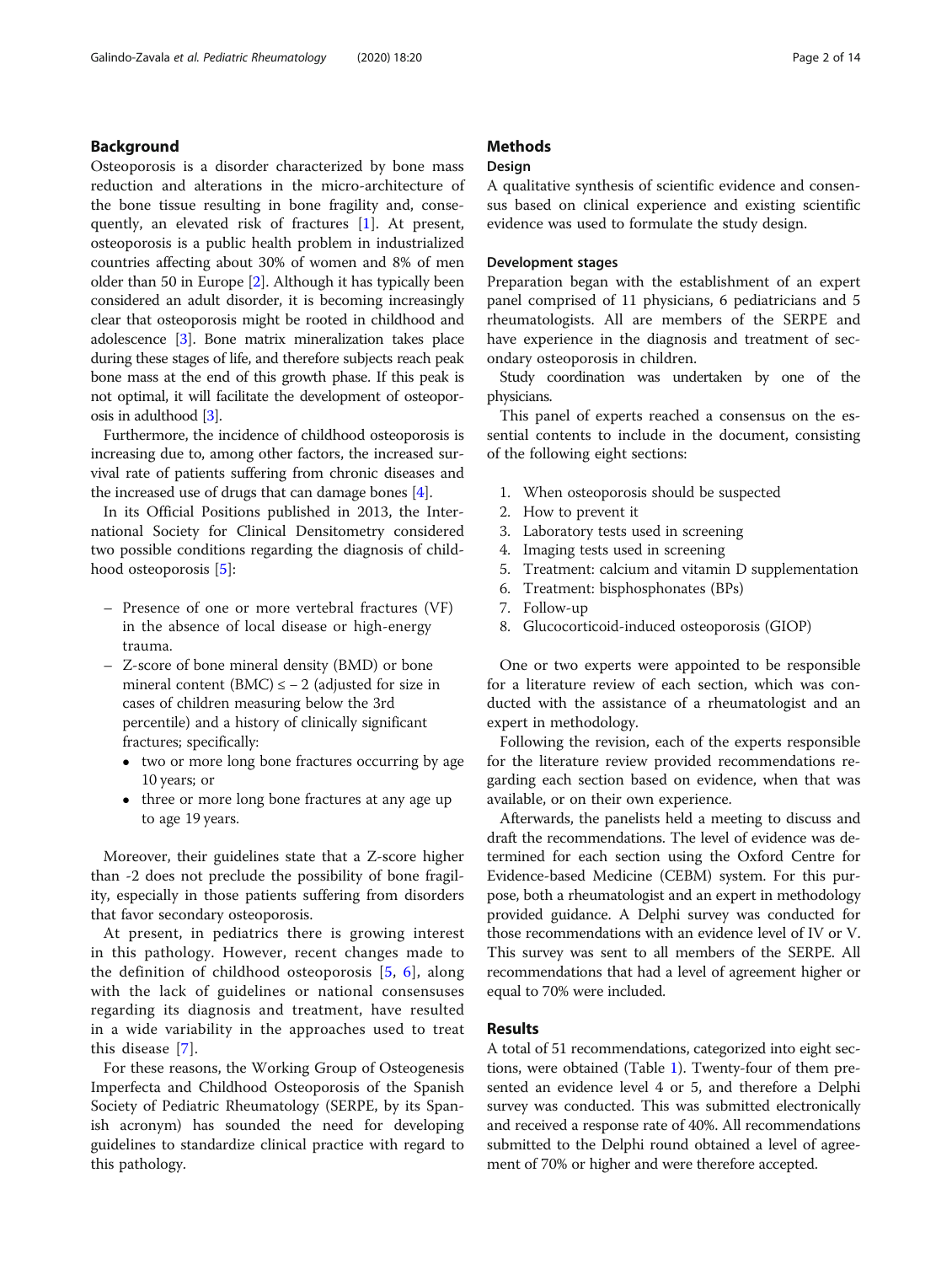<span id="page-2-0"></span>Table 1 Recommendations, levels of evidence, grade of recommendation according to the Oxford CEBM and level of agreement in Delphi round\*

|     | Recommendation                                                                                                                                                                                                                                                                                                                                                                                                                         | LE             | GR  | LADF |
|-----|----------------------------------------------------------------------------------------------------------------------------------------------------------------------------------------------------------------------------------------------------------------------------------------------------------------------------------------------------------------------------------------------------------------------------------------|----------------|-----|------|
|     | General recommendations                                                                                                                                                                                                                                                                                                                                                                                                                |                |     |      |
| 1   | There is a need to monitor BMD in patients with chronic diseases, especially those of endocrinologic, nutritional,<br>rheumatological, renal, metabolic, hematological, neurological and gastrointestinal origin. There is no universal consensus<br>regarding when and how to carry out such an assessment for all the pathologies involved. Following the existing<br>guidelines for each pathology is therefore recommended [8-22]. | 4              | Ð   | 95%  |
| 2   | Special attention must be paid to patients with chronic diseases who receive treatments that contribute to osteoporosis<br>development; e.g., GCs, chemotherapy treatments or antiepileptic drugs [17, 19, 20, 23–28].                                                                                                                                                                                                                 | $2b$ B         |     |      |
|     | Lifestyle and dietary habits                                                                                                                                                                                                                                                                                                                                                                                                           |                |     |      |
| 3   | It is important to identify those children at risk for osteoporosis due to causes related to lifestyle, long-term immobilization<br>or problems of anorexia or malnutrition [19, 29-34].                                                                                                                                                                                                                                               | 2a             | - B |      |
| 4   | Healthy dietary habits must be established by means of a balanced diet that meets specific calcium and vitamin D<br>requirements for each age and allowing for adequate nutritional intake [35, 36].                                                                                                                                                                                                                                   | 2a             | - B |      |
| 5   | Tobacco, caffeine and alcohol use must be avoided in children and adolescents [35, 37, 38] [39–41].                                                                                                                                                                                                                                                                                                                                    | 2a             | B   |      |
| 6   | High impact and low frequency exercise - e.g., running or jumping - must be recommended for healthy children and<br>adolescents [31, 42-46].                                                                                                                                                                                                                                                                                           | 1a             | A   |      |
| 7   | This kind of sport must also be recommended for children with low BMD [23, 47, 48].                                                                                                                                                                                                                                                                                                                                                    | 3a             | C   |      |
| 8   | It is important to recommend exposure to sunlight on the hands, face and arms between six to eight minutes/day in the<br>summer (avoiding the hottest part of the day between 10 a.m. and 3 p.m.) and 30 min/day during the coldest months of<br>the year [15, 49, 50].                                                                                                                                                                | $\overline{4}$ | D   | 90%  |
|     | Complementary test                                                                                                                                                                                                                                                                                                                                                                                                                     |                |     |      |
| 9   | Children with chronic diseases are at greater risk of vitamin D deficiency than the general<br>population. Therefore, it would be advisable to monitor them, mostly during the end of winter [49-51].                                                                                                                                                                                                                                  | 2a             | B   |      |
| 10  | Regarding all children and adolescents who are suspected of suffering from secondary osteoporosis, the following lab work<br>for the initial study is recommended: blood and urine chemistry, urine screening and bone turnover markers (Table 6) [52].                                                                                                                                                                                | 5              | D   | 83%  |
| 11. | The role of bone turnover makers in pediatric populations with bone fragility is insufficiently defined, but they can be useful<br>in treatment follow-up and evaluation. For this reason, they are included in the initial study of these patients [23, 52-56].                                                                                                                                                                       | 5              | D   | 80%  |
|     | 12 Measurements of bone turnover makers in urine are not recommended for all patients since the collection of the sample<br>may be not correctly carried out due to the patient's age or concomitant disease [57].                                                                                                                                                                                                                     | 5              | D   | 90%  |
|     | 13 Specific complementary tests detailed in Table 7 can be carried out for some children and adolescents depending on the<br>suspected underlying condition [15, 23, 58].                                                                                                                                                                                                                                                              | 5              | D   | 90%  |
| 14  | Interpretation of analytical values must be done taking into consideration the factors that modify them. These factors are<br>biological (age, sex, pubertal stage, ethnicity) and other controllable variables (circadian rhythm, diet, season of the year)<br>$[53, 55 - 61]$ .                                                                                                                                                      | $2b$ B         |     |      |
| 15  | Since low bone mass has been associated with increased fracture risk, DXA is the most recommended method for pediatric<br>populations in order to assess bone health. However, it does not allow for a prediction of fracture risk [34, 48, 62, 63].                                                                                                                                                                                   | 2a             | - B |      |
| 16  | DXA of the lumbar spine and total body less head (TBLH) is the chosen method to measure BMD in pediatric populations,<br>since they are the most accurate and reproducible areas of the skeletal system for this measurement [6, 64, 65].                                                                                                                                                                                              | 2a             | - B |      |
| 17  | Data analyses must be carried out using pediatric software (software for adults overestimates BMD) [66, 67].                                                                                                                                                                                                                                                                                                                           | 2b             | B   |      |
|     | 18 Vertebrae DXA measurement is recommended for children under the age of five due to its higher reproducibility and<br>shorter time necessary for conducting this test [5, 6, 64, 66, 67].                                                                                                                                                                                                                                            | $2a \quad B$   |     |      |
|     | 19 For children under the age of three, total body BMD is not recommended on a routine basis due to its lack of<br>reproducibility in such young children; rather BMC should be used [5, 6, 64].                                                                                                                                                                                                                                       | 3a C           |     |      |
| 20  | Regarding children of short stature $(<$ $p3$ ) or with a growth retardation problem, it is recommended to adjust their results<br>by means of a size Z-score [6, 23, 64, 68, 69].                                                                                                                                                                                                                                                     | 2a             | - B |      |
| 21  | For children suffering from joint contracture or with mobility problems - e.g., with cerebral palsy - distal femur<br>measurement can be an alternative [68].                                                                                                                                                                                                                                                                          | 2a             | - B |      |
|     | 22 For children with suspected secondary osteoporosis, it is recommended to extend the study with a plain lateral thoracic<br>and lumbar X-ray to assess vertebral compression fractures, particularly if they are receiving GCs [23, 70-73].                                                                                                                                                                                          | $2b$ B         |     |      |
| 23  | In the event of low bone mass or risk factor persistence, a second plain lateral thoracic and lumbar X-ray should be taken<br>after one year [70, 71].                                                                                                                                                                                                                                                                                 | $3b$ C         |     |      |
| 24  | The minimum time interval to wait before repeating a bone density measurement is six months, a period of one year being<br>advisable, apart from exceptional cases [6, 64, 66, 74, 75].                                                                                                                                                                                                                                                | 3b C           |     |      |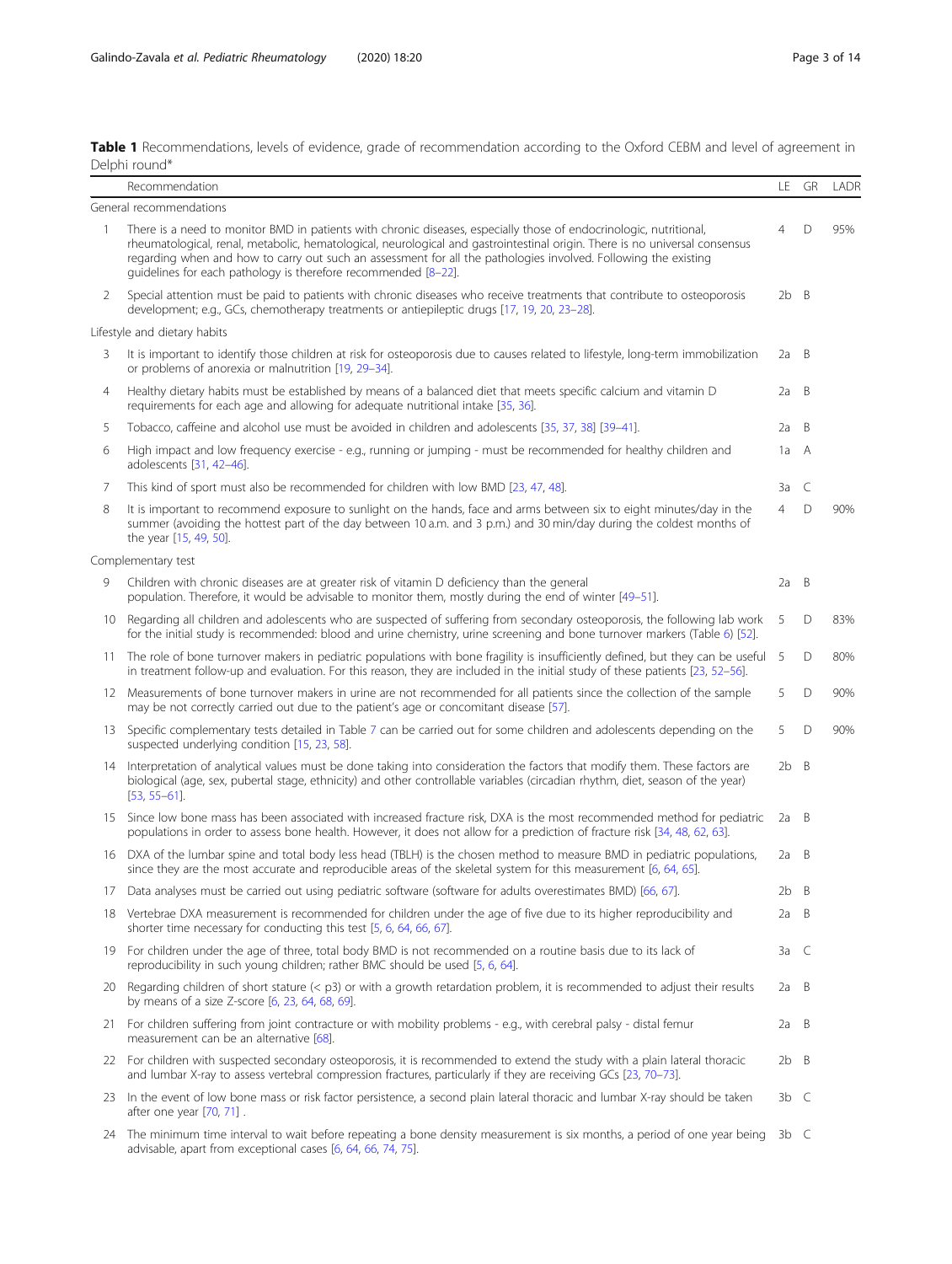| Table 1 Recommendations, levels of evidence, grade of recommendation according to the Oxford CEBM and level of agreement in |  |  |  |  |  |
|-----------------------------------------------------------------------------------------------------------------------------|--|--|--|--|--|
| Delphi round* (Continued)                                                                                                   |  |  |  |  |  |

|            | Recommendation                                                                                                                                                                                                                                                                                                                                                                                                                                                                                                                                                                                                                 | LE.            | GR       | LADR |
|------------|--------------------------------------------------------------------------------------------------------------------------------------------------------------------------------------------------------------------------------------------------------------------------------------------------------------------------------------------------------------------------------------------------------------------------------------------------------------------------------------------------------------------------------------------------------------------------------------------------------------------------------|----------------|----------|------|
| 25         | DXA can be used to assess treatment response after six months in the event of high doses of corticosteroids,<br>chemotherapy, or in situations of malnutrition or active treatment [6, 64, 66, 74].                                                                                                                                                                                                                                                                                                                                                                                                                            | 3b             | C        |      |
| 26         | In cases of children who initially present normal densitometry results, but in whom risk factor(s) persist, the periodicity of<br>the densitometry must be individualized according to the risk factor associated and an interval of one or two years is<br>advised until peak bone mass is reached [6, 64, 66, 74, 75].                                                                                                                                                                                                                                                                                                       | 5              | D        | 95%  |
| Prevention |                                                                                                                                                                                                                                                                                                                                                                                                                                                                                                                                                                                                                                |                |          |      |
| 27         | Oral calcium supplementation could improve BMD in healthy children with a low-calcium diet. Nevertheless, increasing cal-<br>cium intake by means of calcium-rich foods is preferable to supplementation [36-38, 76].                                                                                                                                                                                                                                                                                                                                                                                                          | 5              | D        | 90%  |
| 28         | With respect to children with chronic diseases, adequate treatment of the disease is the most important step to be taken<br>regarding osteoporosis prevention and treatment [23, 77–79].                                                                                                                                                                                                                                                                                                                                                                                                                                       | $2b$ B         |          |      |
| Treatment  |                                                                                                                                                                                                                                                                                                                                                                                                                                                                                                                                                                                                                                |                |          |      |
|            | 29 Vitamin D supplementation must be prescribed for all those patients with chronic pathologies presenting levels lower than<br>20 ng/mL and for those with levels between 20-30 ng/mL who present Z-score $\leq -2$ or any data showing bone fragility [51,<br>80, 81].                                                                                                                                                                                                                                                                                                                                                       | $\overline{4}$ | D        | 90%  |
|            | 30 For children and adolescents with a low BMD or osteoporosis, calcium supplementation is recommended, particularly for<br>those patients with a low-calcium diet, as well as supplementation of the proper amount of vitamin $D_3$ in order to keep<br>plasmatic levels of 25-hydroxyvitamin $D_3$ higher than 30 ng/dL [82, 83].                                                                                                                                                                                                                                                                                            |                | $2b$ B-C |      |
| 31         | The required amount of calcium and vitamin D supply needed in children with pathologies that can jeopardize intestinal<br>absorption or modify their body's use of these nutrients is unknown. For this reason, in the event that such patients present<br>osteoporosis or low BMD according to chronological age, it is advisable to initially prescribe the dose required to ensure a<br>recommended daily intake of healthy children. Treatment can be modified according to plasmatic 25-hydroxyvitamin D <sub>3</sub> ,<br>iPTH and calciuria levels, which must be monitored every six to twelve months [49-51, 82, 83]. | 5              | D        | 90%  |
| 32         | Treatment with BP should be administered to those pediatric patients with osteoporosis (Z-score $\leq -2 +$ pathological<br>fracture or VF regardless of Z-score) $[9, 84-88]$ .                                                                                                                                                                                                                                                                                                                                                                                                                                               | 1b A           |          |      |
| 33         | Treatment with BP can be considered for patients without osteoporosis, but a low BMD in early puberty (Tanner 2):<br>- When active risk factors are present: patients with $Z \le -2$ . 5 SD (with a declining trajectory confirmed at least on two<br>separate occasions with one year apart).<br>- When patients no longer present active risk factors: patients with Z < -3DS (with a declining trajectory confirmed on at<br>least on two separate occasions with one year apart) [9, 84–87].                                                                                                                              | 5              | D        | 78%  |
| 34         | Intravenous BPs should be used whenever there are VF, if there is some contraindication to the use of oral BPs, or<br>according to the patient's preferences [88-91].                                                                                                                                                                                                                                                                                                                                                                                                                                                          | 3a             | B-C      |      |
| 35         | Oral BPs can be used in the absence of contraindications and VF, or during the de-escalation phase [9, 84–87].                                                                                                                                                                                                                                                                                                                                                                                                                                                                                                                 | 5              | D        | 70%  |
| 36         | The BP dosage should be discontinued or progressively reduced in those patients not presenting fractures during the<br>preceding year and having reached a Z-score higher than -2 [9, 84-87].                                                                                                                                                                                                                                                                                                                                                                                                                                  | 5              | D        | 90%  |
| Follow-up  |                                                                                                                                                                                                                                                                                                                                                                                                                                                                                                                                                                                                                                |                |          |      |
| 37         | A follow-up is recommended for patients at risk for osteoporosis while other risk factors persist and during treatment with<br>calcium and/or vitamin $D_3$ , BPs or other osteoporosis treatments [49, 51, 74].                                                                                                                                                                                                                                                                                                                                                                                                               | $\overline{4}$ | D        | 95%  |
| 38         | Calcium and phosphorus metabolism (serum levels of calcium, phosphorus, alkaline phosphatase, iPTH and 25-<br>hydroxyvitamin $D_3$ ) should be evaluated on an annual basis [49, 51].                                                                                                                                                                                                                                                                                                                                                                                                                                          | 4              | D        | 90%  |
|            | 39 During treatment with vitamin D, it is recommended to monitor serum levels of 25-hydroxyvitamin $D_3$ every 6 to 12<br>months, unless the dosage is changed. In such cases, patients should be monitored at 3-6 months [49, 51].                                                                                                                                                                                                                                                                                                                                                                                            | 5              | D        | 88%  |
| 40         | During supplementation with calcium and/or vitamin $D_3$ , calcium/creatinine levels in urine should be monitored at least<br>once a year. Renal ultrasounds should be conducted to rule out nephrocalcinosis in the event of calciuria increase, or when<br>it is not possible to determine calciuria due to the patient's age or pathology [49-51, 82, 83].                                                                                                                                                                                                                                                                  | 5              | D        | 83%  |
|            | 41 DXA is recommended one year after the baseline DXA, and then subsequently every 1 or 2 years depending on the<br>trajectory observed. The minimum interval should be 6-12 months [74].                                                                                                                                                                                                                                                                                                                                                                                                                                      | 4              | D        | 93%  |
|            | 42 It is recommended to perform simple lateral thoracic and lumbar X-rays to assess VF every 6 months to 2 years (with 1 year<br>being the average), according to the risk factor magnitude and the functional status of the child [51, 71, 74].                                                                                                                                                                                                                                                                                                                                                                               | 5              | D        | 73%  |
|            | 43 For pediatric patients with reduced mobility due to cerebral palsy and congenital myopathies, a spine X-ray is recom-<br>mended at 6–8 years of age, or earlier in the event of back pain, and then periodically until the end of growth [23].                                                                                                                                                                                                                                                                                                                                                                              | 5              | D        | 88%  |
| 44         | During treatment with intravenous BPs, assessments of laboratory parameters are recommended before each<br>administration. For oral BPs, checks every six months are recommended [9, 84-86, 88-92].                                                                                                                                                                                                                                                                                                                                                                                                                            | 5              | D        | 83%  |
| 45         | During treatment with BPs, annual DXA is recommended [9, 84-86, 88-92].                                                                                                                                                                                                                                                                                                                                                                                                                                                                                                                                                        | 5              | D        | 85%  |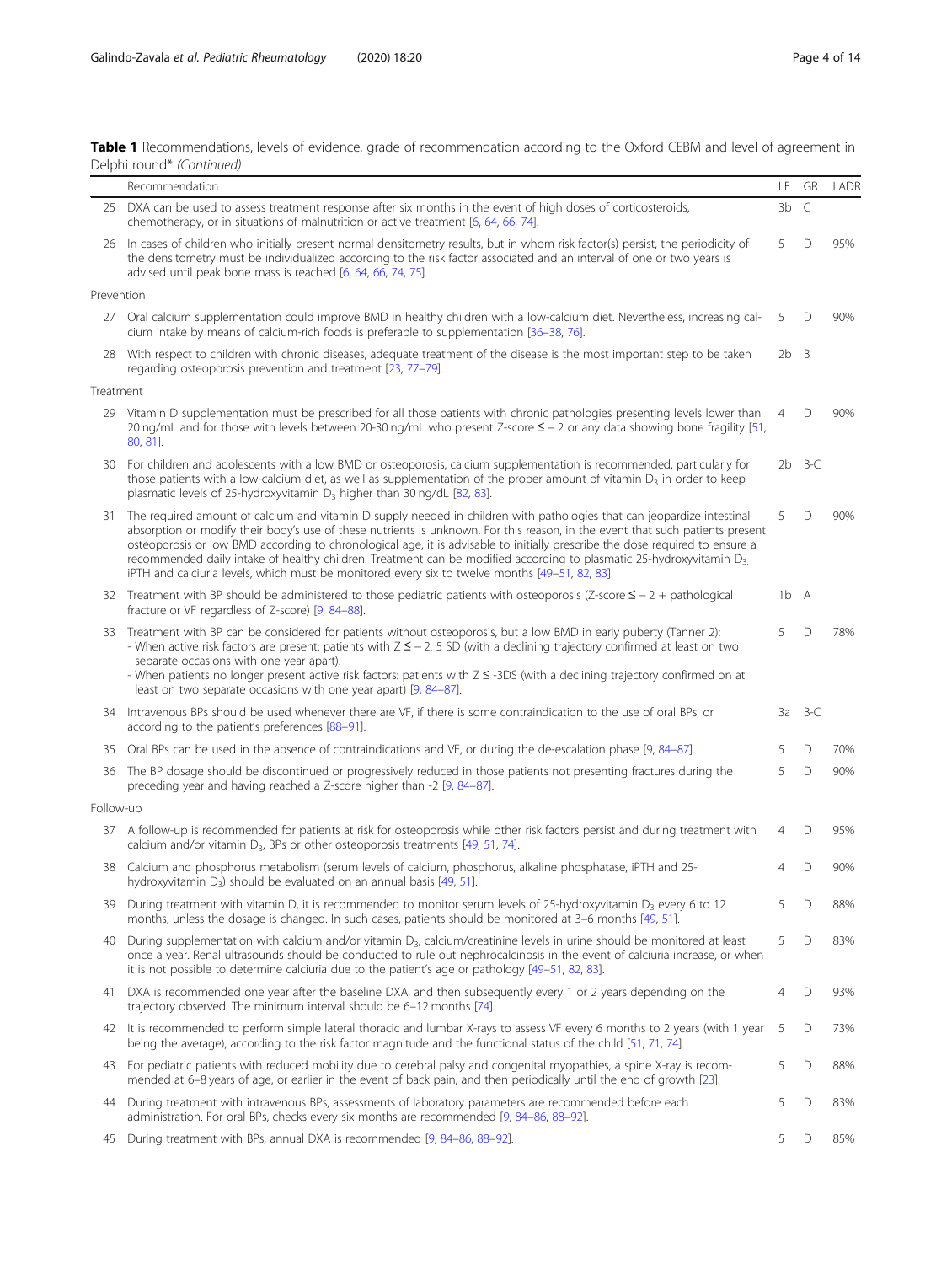Table 1 Recommendations, levels of evidence, grade of recommendation according to the Oxford CEBM and level of agreement in Delphi round\* (Continued)

| Recommendation                                                                                                                                                                                                                        | ΙF                                                                                                                                                                    |                                                                                                                             | ADF                                                                                                                                                                |
|---------------------------------------------------------------------------------------------------------------------------------------------------------------------------------------------------------------------------------------|-----------------------------------------------------------------------------------------------------------------------------------------------------------------------|-----------------------------------------------------------------------------------------------------------------------------|--------------------------------------------------------------------------------------------------------------------------------------------------------------------|
|                                                                                                                                                                                                                                       |                                                                                                                                                                       |                                                                                                                             |                                                                                                                                                                    |
| Lateral spine x-ray is recommended in order to detect VF at the beginning of treatment<br>with GCs and after one year [70, 71, 93].                                                                                                   |                                                                                                                                                                       |                                                                                                                             |                                                                                                                                                                    |
| GCs, and then every 9 to 12 months if treatment continues [94].                                                                                                                                                                       |                                                                                                                                                                       | Ð                                                                                                                           | 85%                                                                                                                                                                |
| IU/day for those patients who are scheduled to receive systemic GCs for three months or more [95].                                                                                                                                    |                                                                                                                                                                       |                                                                                                                             |                                                                                                                                                                    |
| Treatment with calcium and vitamin D must be maintained for three months after discontinuation of GCs [95].                                                                                                                           |                                                                                                                                                                       | Ð                                                                                                                           | 88%                                                                                                                                                                |
| is recommended to use BPs associated with calcium and vitamin D [87, 95, 96].                                                                                                                                                         |                                                                                                                                                                       |                                                                                                                             |                                                                                                                                                                    |
| Lateral spine x-rays or BMD checks with DXA are not recommended on a routine basis for those children and adolescents<br>being treated with inhaled GCs at dosages under 800 mcg/day, unless they present other risk factors [97-99]. |                                                                                                                                                                       |                                                                                                                             |                                                                                                                                                                    |
|                                                                                                                                                                                                                                       | Corticosteroid-induced osteoporosis<br>47<br>48 It is recommended to start simultaneous treatment and/ or optimize calcium intake (500-1000 mg/day) and vitamin D 400 | It is recommended to carry out lumbar spine or TBLH DXA within the first six months after the beginning of treatment with 4 | 2a B<br>$2b$ B<br>For children and adolescents receiving GCs chronically and presenting low BMD (Z-score $\leq -2$ ) and pathological fractures, it 1b A<br>$1b$ A |

LE level of evidence, GR grade of recommendation, LADR Level of agreement in Delphi round, GCs glucocorticoids, BMD bone mineral density, BMC bone mineral content, DXA dual-energy x-ray absorptiometry, iPTH intact parathyroid hormone, BPs bisphosphonates, VF vertebral fractures

## **Discussion**

#### When osteoporosis should be suspected

Factors that contribute to osteoporosis in children and adolescents can be both genetic and lifestyle associated.

In children suffering from chronic diseases or receiving bone harmful treatments for a prolonged period of time, several factors that increase bone resorption and decrease bone formation converge and result in increased bone fragility [\[100](#page-12-0)] [[63\]](#page-11-0). For this reason, bone health must be assessed during follow-up, adopting adequate preventive measures.

Table [2](#page-5-0) shows some of the pathologies responsible for secondary osteoporosis.

There is no universal consensus regarding when and how to assess bone health for all of the pathologies involved. However, there are some clinical guidelines for different pediatric disorders (Table [3](#page-6-0)).

BMD in patients with chronic diseases should be monitored based on the existing guidelines for each disorder. In addition, special attention must be paid to patients suffering from chronic diseases and receiving treatment that may favor the development of osteoporosis; e.g., glucocorticoids (GCs), chemotherapy or antiepileptic drugs.

#### How to prevent osteoporosis

There are numerous factors that impact bone health in children. Many of these are modifiable, at least in part (Table [4\)](#page-7-0) [[35\]](#page-11-0).

Nutritional factors with higher evidence of conferring a positive effect on bone health are calcium, phosphorus and vitamin  $D$  [[23\]](#page-11-0). Table [5](#page-7-0) shows the daily nutrient requirements for a healthy child [[103](#page-12-0)], although children suffering from chronic diseases or under treatment with

drugs that alter intestinal absorption may need higher intakes of calcium and vitamin D [[23,](#page-11-0) [35,](#page-11-0) [49,](#page-11-0) [104](#page-12-0)].

Calcium-rich foods are preferable to supplements for attaining optimal calcium intake, not only because they have a higher bioavailability [\[23](#page-11-0)] and are easier to digest, but also because their consumption avoids possible secondary cardiovascular effects common in adults [[105](#page-12-0)] and favors positive nutritional habits from childhood [[23\]](#page-11-0). Thus, systematic supplementation with calcium in the absence of osteoporosis or low BMD is not recommended [[106](#page-12-0)]. It should only be considered for those patients with calcium-poor diets [[42\]](#page-11-0).

Vitamin D is an important hormone for the absorption and use of calcium  $[103]$  $[103]$ . There is some dispute regarding the optimal levels of vitamin D, although in general terms, serum levels of 25-hydroxyvitamin  $D_3 \ge 50$  nmol/L (20 ng/mL) are considered normal. Those between 30-50 nmol/L (12-20 ng/mL) are regarded as insufficient, and those  $<$  30 nmol/L (12 ng/mL) deficient [\[49](#page-11-0)].

In order to maintain appropriate levels, the intake of food enriched in vitamin D is important, as well as daily exposure to sunlight on the hands, face and arms for 6 to 8 min in the summer months (avoiding the hottest part of the day) and 30 min in the coldest months of the year. However, there is no exposure to ultraviolet B (UVB) rays that is safe in terms of skin cancer [[49\]](#page-11-0).

Children suffering from chronic diseases have an increased risk of vitamin D deficiency. Therefore, monitoring vitamin D serum levels would be advisable in these patients, especially in late winter [\[104\]](#page-12-0).

In addition, a large number of other nutrients play a significant role in bone metabolism, such as proteins, potassium, magnesium, copper, iron, phosphate, zinc and vitamin A, C and K  $[23, 104]$  $[23, 104]$  $[23, 104]$  $[23, 104]$ . Thus, it is important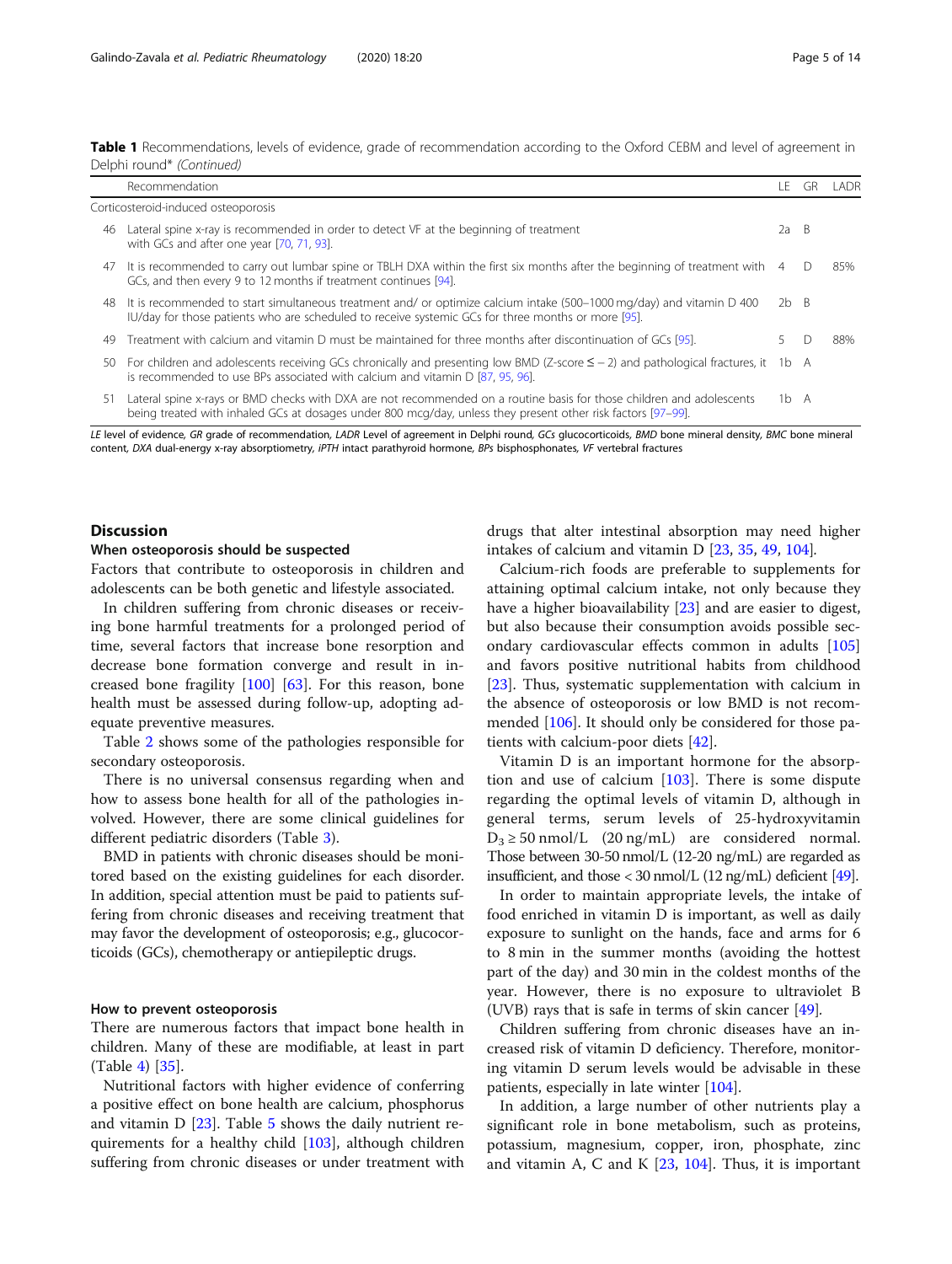<span id="page-5-0"></span>Table 2 Causes of secondary osteoporosis

| Neuromuscular disorders         | Cerebral palsy<br>Duchenne muscular dystrophy<br>Rett syndrome<br>Myopathies<br>Diseases resulting in long-term<br>immobilization                                                                                                                                                       |
|---------------------------------|-----------------------------------------------------------------------------------------------------------------------------------------------------------------------------------------------------------------------------------------------------------------------------------------|
| Hematological diseases          | Leukemias<br>Hemophilia<br>Thalassemia                                                                                                                                                                                                                                                  |
| Systemic autoimmune<br>diseases | Juvenile systemic lupus erythematosus<br>Juvenile dermatomyositis<br>Systemic juvenile idiopathic arthritis<br>Systemic sclerosis                                                                                                                                                       |
| Lung diseases                   | Cystic fibrosis                                                                                                                                                                                                                                                                         |
| Gastrointestinal diseases       | Celiac disease<br>Inflammatory bowel disease<br>Chronic liver disease<br>Cow's milk protein allergy                                                                                                                                                                                     |
| Renal diseases                  | Nephrotic Syndrome<br>Chronic renal failure                                                                                                                                                                                                                                             |
| Psychiatric illnesses           | Anorexia nervosa                                                                                                                                                                                                                                                                        |
| Infectious diseases             | HIV infection<br>Immunodeficiencies                                                                                                                                                                                                                                                     |
| Endocrine diseases              | Delayed puberty<br>Hypogonadism<br>Turner syndrome<br>Klinefelter Syndrome<br>Growth hormone deficiency<br>Acromegaly<br>Hyperthyroidism<br><b>Diabetes</b><br>Hyperprolactinemia<br>Cushing syndrome<br>Adrenal insufficiency<br>Hyperparathyroidism<br>Vitamin D metabolism disorders |
| Inborn errors of metabolism     | Glycogen storage disease<br>Galactosemia<br>Gaucher disease                                                                                                                                                                                                                             |
| Skin conditions                 | Epidermolysis bullosa                                                                                                                                                                                                                                                                   |
| latrogenesis                    | Systemic glucocorticoids<br>Cyclosporine<br>Methotrexate<br>Heparin<br>Anticonvulsants<br>Radiation therapy                                                                                                                                                                             |

to recommend a varied diet, including fruits and vegetables, to ensure an adequate intake of key nutrients in order to maintain good bone health in children and adolescents [[23,](#page-11-0) [35](#page-11-0), [104](#page-12-0)].

Moreover, exercise and regular physical activity are considered among the most effective strategies for maximizing peak bone mass during childhood [[23](#page-11-0), [35](#page-11-0), [42](#page-11-0), [104](#page-12-0)]. High impact and low frequency exercise - e.g., jumping, running or resistance training - favor BMD increase in children and are more suitable than others such as swimming or biking in terms of bone health [[35](#page-11-0), [43,](#page-11-0) [104\]](#page-12-0). Nevertheless, physical activity with excessive impact increases fracture risk [\[44](#page-11-0)].

There are other factors such as tobacco, caffeine and alcohol consumption that are associated with decreased BMD and increased fracture risk [\[35,](#page-11-0) [37,](#page-11-0) [38,](#page-11-0) [104](#page-12-0)]. This is one reason, among others, to avoid their consumption in children and adolescents.

It is also essential to maintain an adequate nutritional state because both, extreme thinness and adiposity, are associated with lower BMD and increased fracture risk [[29,](#page-11-0) [30,](#page-11-0) [35\]](#page-11-0).

Furthermore, the optimal control of the primary disease is the most effective way to prevent and treat secondary osteoporosis [[23,](#page-11-0) [35\]](#page-11-0).

#### Diagnosis

#### Laboratory tests

The diagnosis of secondary osteoporosis is usually made after the diagnosis of the underlying disease that causes it. However, in some cases, it may be the first manifestation of the underlying disease. Although most of the disorders included in the differential diagnosis can be inferred by means of a thorough medical history review and physical examination, some pathologies - e.g., phosphocalcic metabolism alterations, hypothyroidism or some types of leukemia- can be paucisymptomatic and require complementary tests for accurate diagnosis [[100](#page-12-0)]. For this reason, it is recommended to perform the analytical parameters listed in Table [6](#page-8-0) when assessing a child with suspected or established diagnosis of secondary osteoporosis. Regarding the parameters shown in Table [7](#page-8-0), they are only justified in the event of clinical suspicion.

These biochemical parameters must be interpreted based on factors such as age, sex, growth rate, nutritional status and pubertal stage, among others [\[52,](#page-11-0) [59\]](#page-11-0).

Bone turnover markers are certain substances released into the bloodstream during bone formation or resorption that reflect bone metabolic activity at a given time. Though numerous, amino-terminal propeptides from type 1 procollagen (P1NP) and carboxy-terminal telopeptides (CTx) should be used as reference markers to evaluate formation and resorption, respectively [[107](#page-12-0), [108](#page-12-0)]. These can be measured in the blood and urine [[109](#page-12-0)], although for children it is preferable to determine them in plasma [[53](#page-11-0), [110,](#page-12-0) [111\]](#page-12-0). In adults, they have been shown to be useful for monitoring treatment in patients with osteoporosis [\[112](#page-12-0)]. In children, however, such interpretation is much more complex [\[54,](#page-11-0) [110,](#page-12-0) [113\]](#page-12-0), although they can help in monitoring antiresorptive therapy compliance and measuring its effectiveness [[100](#page-12-0)].

#### Imaging tests

The diagnosis of childhood osteoporosis is essentially based on the presence of fragility fractures. However, a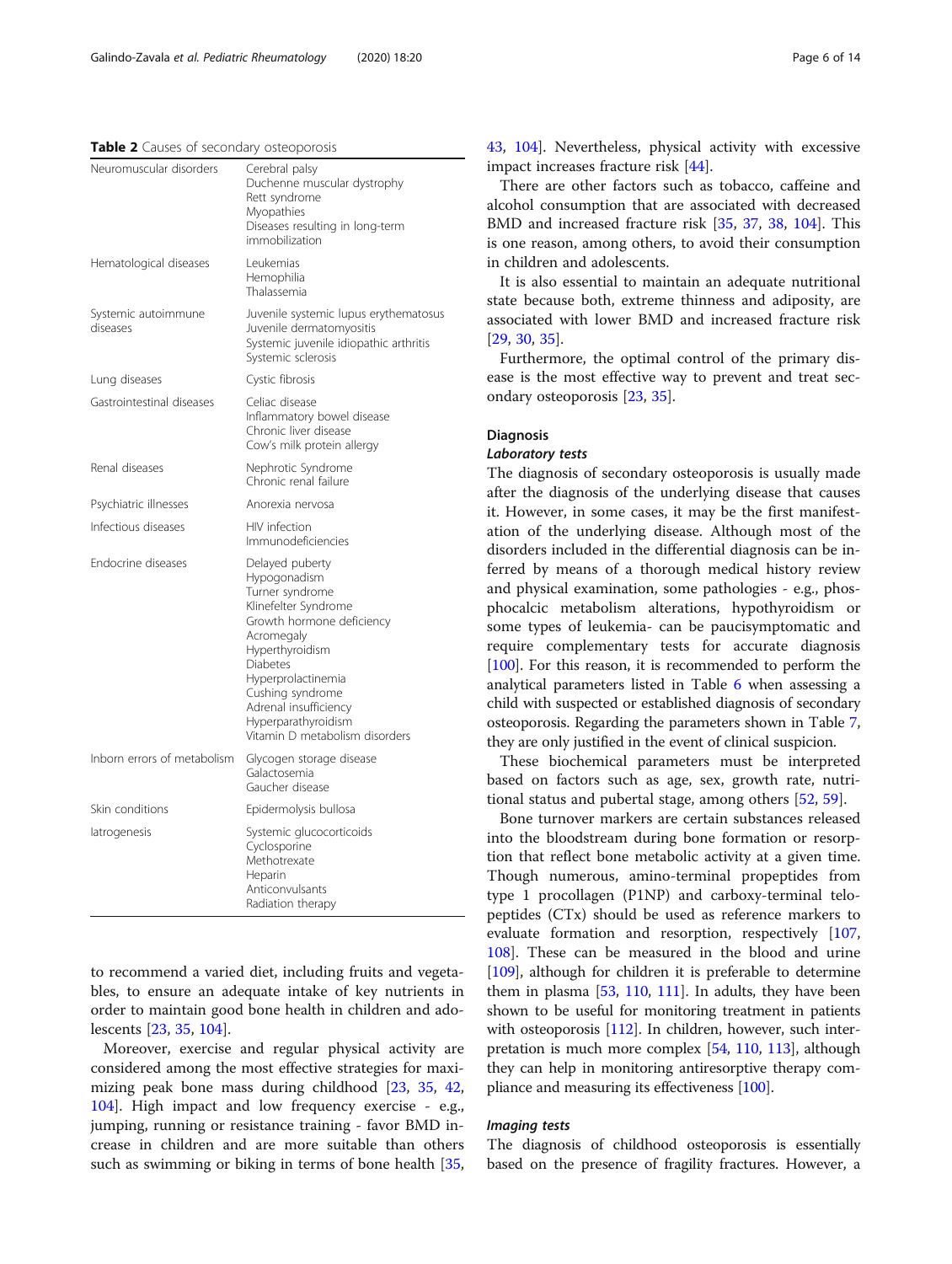| Disease / Treatment                    | <b>BMD</b> assessment                                                                                                                                                                                                                                                                                                                                               |
|----------------------------------------|---------------------------------------------------------------------------------------------------------------------------------------------------------------------------------------------------------------------------------------------------------------------------------------------------------------------------------------------------------------------|
| Celiac disease                         | DXA if:<br>-no adequate dietary adherence<br>-irregular menstruation<br>-anemia<br>-other risk factors for fractures [74]                                                                                                                                                                                                                                           |
| Cerebral palsy                         | Difficult lumbar spine X-ray interpretation in cases of severe scoliosis.<br>Total-body or distal femur DXA (area with higher fracture risk), only if there are fragility fractures [8].                                                                                                                                                                            |
| Duchenne muscular<br>dystrophy         | Baseline DXA and annual monitoring.<br>Lateral spine x-ray: Baseline<br>- On GCs treatment: Repeat every 1-2 years.<br>- Not on GCs treatment: Repeat every 2-3 years.<br>- If back pain or $\geq$ 0, 5 SD decline in spine BMD Z score on serial measurements over 12-month period: Repeat.<br>Refer to osteoporosis specialist following the first fracture [11]. |
| Rett syndrome                          | Baseline DXA, and serial controls according to individual risk [15].                                                                                                                                                                                                                                                                                                |
| Epilepsy                               | Consider DXA for epileptic patients receiving anti-epileptic drugs for a prolonged period [13]                                                                                                                                                                                                                                                                      |
| Thalassemia                            | DXA every 2 years from adolescence [12]                                                                                                                                                                                                                                                                                                                             |
| Inflammatory/ systemic<br>disease      | Consider DXA for patients receiving high doses of GCs [74].                                                                                                                                                                                                                                                                                                         |
| Juvenile idiopathic<br>arthritis (JIA) | < 6 years: DXA in the presence of fragility fractures.<br>> 6 years: DXA if not presenting rapid remission of JIA or in need of high doses of GCs [18].                                                                                                                                                                                                             |
| Neoplasms                              | Baseline DXA two years after completing chemotherapy with osteotoxic drugs; e.g., MTX, GCs or hematopoietic cells<br>transplantation; or secondary effects that favor osteoporosis development (growth hormone deficiency, hypogonadism,<br>etc.<br>DXA follow-up based on the results of baseline DXA and persistent risk factors [17]                             |
| Cystic fibrosis                        | DXA in children $\geq$ age 8 if:<br>- weight < 90% ideal weight<br>$-$ FEV <sub>1</sub> < 50%<br>- Delayed puberty<br>- High dosis of GCs > 90 days per year<br>At 18, all of them [101].                                                                                                                                                                           |
| Diabetes mellitus                      | DXA if:<br>- low BMD specific risk factors<br>- increased daily insulin dosis<br>- impaired renal function<br>- fracture history [74]                                                                                                                                                                                                                               |
| Anorexia nervosa                       | DXA in patients with amenorrhea for more than 6 months [13].                                                                                                                                                                                                                                                                                                        |
| Systemic lupus<br>erythematosus        | DXA evaluation in patients with prolonged systemic GCs exposure exceeding $\geq$ 0.15 mg/kg daily for $\geq$ 3 months. Repeat<br>on an annual basis if Z-score $\leq$ - 2 [102].                                                                                                                                                                                    |

<span id="page-6-0"></span>Table 3 Assessment of BMD for certain diseases or chronic treatments involved in childhood secondary osteoporosis

DXA dual-energy x-ray absorptiometry, BMD bone mineral density, GCs glucocorticoids, MTX methotrexate, FR risk factors

dual-energy x-ray absorptiometry (DXA) is recommended to ensure a complete assessment of bone health [[5\]](#page-10-0).

Despite numerous limitations [[100\]](#page-12-0), DXA is the chosen method for determining bone health in children. Lumbar spine and total-body less head are the preferred skeletal sites for performing DXA as they are the most accurate and reproducible areas in children. In addition, Z-score should be adjusted according to the height in children with a size below the 3rd percentile [\[5](#page-10-0)].

Other techniques for assessing bone quality in pediatrics are peripheral quantitative computed tomography and ultrasound. However, although superior to DXA in certain aspects, there are insufficient studies of pediatric populations to recommend their use on a routine basis [\[100\]](#page-12-0).

Furthermore, in a patient with suspected or confirmed bone fragility, the presence of VF, which are frequently asymptomatic, should always be assessed by means of a simple lateral full spine x-ray or by DXA vertebral frac-ture assessment, if feasible [[39,](#page-11-0) [114\]](#page-13-0).

#### Treatment

## Calcium and vitamin D supplementation

Calcium and vitamin D supplementation have not shown any clinically significant effect on BMD in studies performed in healthy children [[106](#page-12-0)]. In contrast, some studies have reported a favorable effect in patients with chronic diseases that favor osteoporosis such as cerebral palsy [\[8](#page-10-0)]. On the other hand, no side effects have been reported [[8,](#page-10-0) [40](#page-11-0)]. Thus, although there are no studies that assess the effect of supplementation on the incidence of fractures, calcium supplementation is considered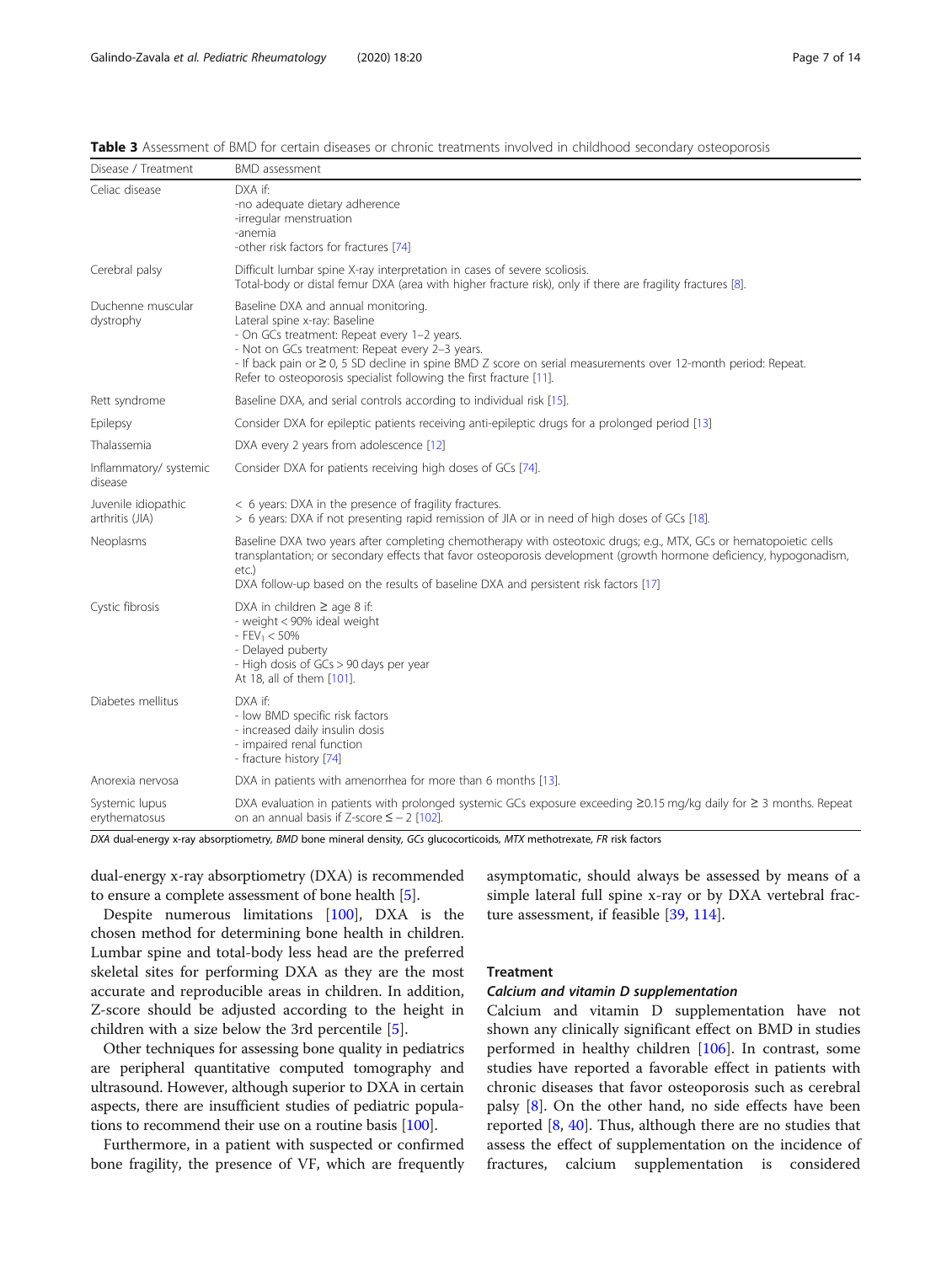<span id="page-7-0"></span>Table 4 Risk factors of osteoporosis in childhood

| Modifiable           | Nutritional           | • Caloric intake<br>• Protein intake<br>• Calcium intake<br>• Phosphorus intake<br>• Vitamin D<br>• Others (vitamins K, group B, Mg, K<br>$\ldots$                                                                                                                                                                                |
|----------------------|-----------------------|-----------------------------------------------------------------------------------------------------------------------------------------------------------------------------------------------------------------------------------------------------------------------------------------------------------------------------------|
|                      | Lifestyle             | · Solar exposure<br>• Physical exercise<br>$\cdot$ Tobacco<br>• Alcohol                                                                                                                                                                                                                                                           |
| Partly<br>modifiable | High risk<br>diseases | • Prematurity<br>• Pregnancy and nursing in<br>adolescents<br>· Intestinal malabsorption<br>• Cystic fibrosis<br>• Celiac disease<br>· Inflammatory bowel disease<br>• Food allergies<br>· Chronic lactose intolerance<br>• Chronic liver disease<br>· Chronic kidney disease<br>• Cerebral palsy<br>· Chronic rheumatic diseases |
|                      | Hormonal              | • Treatment with glucocorticoids<br>• Hyperparathyroidism<br>• Hypogonadism                                                                                                                                                                                                                                                       |
| Non-                 | Genetics              |                                                                                                                                                                                                                                                                                                                                   |
| modifiable           | Sex                   |                                                                                                                                                                                                                                                                                                                                   |
|                      | Ethnicity             |                                                                                                                                                                                                                                                                                                                                   |

advisable in children and adolescents with low BMD or osteoporosis, especially those patients with a low dietary intake.

Likewise, ensuring proper vitamin  $D_3$  intake is recommended in order to maintain plasmatic levels of 25 hydroxyvitamin  $D_3$  higher than 50 nmol/l (20 ng/dL).

Table [6](#page-8-0) shows the recommended daily intake of calcium and vitamin D for healthy children [[103](#page-12-0)]. The optimal intake for children with disorders that may interfere with intestinal absorption or modify calcium metabolism remains unknown [\[41\]](#page-11-0). Thus, initially, supplementation should be prescribed with respect to these recommendations and subsequently be modified according to plasmatic 25 hydroxyvitamin  $D_3$  intact paratohormone (iPTH) and calciuria, which must be monitored every 6–12 months.

Table 5 Daily calcium and vitamin D requirements according to age

| $\sim$ $\sim$ |              |                |
|---------------|--------------|----------------|
| Age           | Calcium (mg) | Vitamin D (IU) |
| 0-6 months    | 200          | 400            |
| 6-12 months   | 260          | 400            |
| $1-3$ years   | 700          | 600            |
| 4-8 years     | 1000         | 600            |
| 9-18 years    | 1300         | 600            |
|               |              |                |

#### Bisphosphonates

BPs are synthetic analogs of pyrophosphate that inhibit bone resorption. They selectively concentrate and increase BMD in high remodeling rates skeleton areas [[115\]](#page-13-0). They are hydrophilic drugs with low intestinal absorption  $\left($  < 1%) and high distribution volumes that are excreted in urine. Thus, dosages must be adjusted according to glomerular filtrate. Moreover, they are characterized by a very slow elimination from bone tissue, and remain in the body for years after treatment [\[115](#page-13-0)].

Knowledge on the mid- and long-term safety of these drugs is constantly increasing [\[100\]](#page-12-0). Thus, some authors recommend their use as long as osteoporotic criteria are met, particularly in those patients with long bones and VF and who exhibit poor potential for spontaneous recovery (age at puberty, risk factor persistence, etc.) [\[116\]](#page-13-0).

To date, BPs have only been prescribed as a secondary prevention measure. In other words, once the first fracture occurs. Their use is intended to prevent the appearance of new fragility fractures. It is currently known that they confer a positive effect on BMD [[9,](#page-10-0) [84](#page-12-0)–[87](#page-12-0)], and there is increasing knowledge regarding their long-term safety [[100\]](#page-12-0). On the other hand, if the peak bone mass reached at the end of the growth stage is not optimal, osteoporosis is more likely to develop during the later stages of life  $[3]$  $[3]$ . On the basis of the above data, our working group recommends that clinicians consider treatment with BPs for those patients without osteoporosis, but low BMD in early puberty, with low Z-scores and decreasing trajectories.

In any case, BPs are used off label in childhood osteoporosis, so informed consent must be obtained when they are prescribed.

Second and third generation BPs are the most commonly used BPs in children. Some of them are intravenously administered and others orally [\[100](#page-12-0)]. Oral BPs are widely used in adulthood osteoporosis, and some studies have demonstrated that they increase BMD and decrease fracture risk in patients with Osteogenesis Imperfecta. Nevertheless, in contrast to intravenous BPs, they lack sufficient potency to induce remodeling after VF [[117](#page-13-0)] and are contraindicated in patients with esophagitis risk factor; e.g., gastroesophageal reflux or hiatal hernia. Intravenous BPs are preferred for pediatric osteoporosis, and oral BPs are only used for patients with mild forms of osteoporosis, without VF, when intravenous administration is contraindicated for any reason, or during the treatment maintenance phase [[100](#page-12-0)].

Table [8](#page-9-0) shows doses and dosing intervals for the most commonly used BPs in pediatrics [\[100\]](#page-12-0).

The optimal treatment duration is not clearly defined and is currently based on expert recommendations [[116\]](#page-13-0). We propose discontinuing or progressively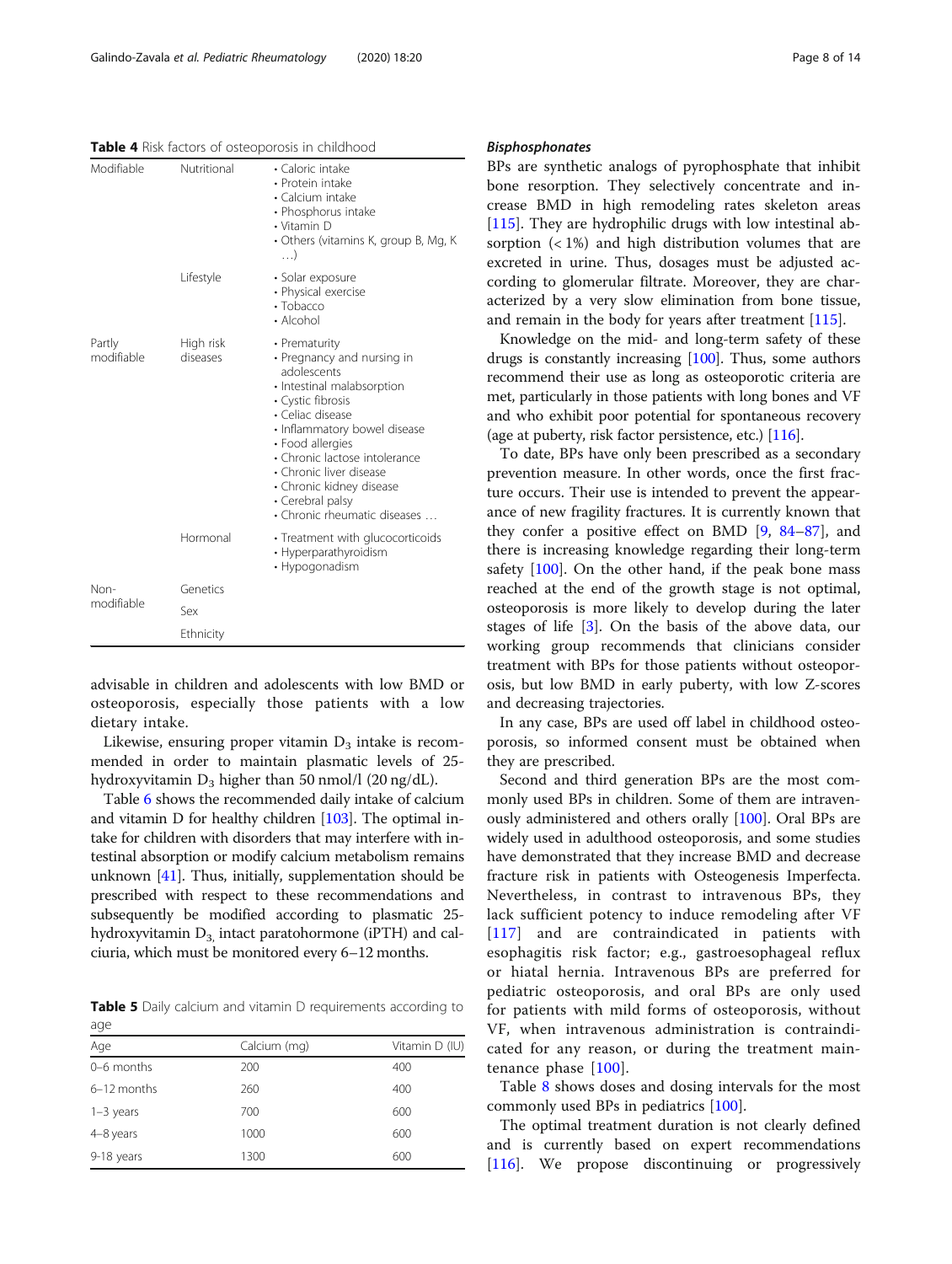<span id="page-8-0"></span>Table 6 Basic Diagnostic Studies

| Laboratory test            | Variables to analyze                                                                                                                                   |  |  |  |
|----------------------------|--------------------------------------------------------------------------------------------------------------------------------------------------------|--|--|--|
| Blood count                |                                                                                                                                                        |  |  |  |
| Blood chemistry            | Calcium, ionized calcium, phosphorus,<br>magnesium, total proteins, creatinine, urea,<br>glucose, 25-hydroxyvitamin D <sub>3</sub> , PTH, TSH, free T4 |  |  |  |
| 24-hour urine<br>chemistry | Calcium, phosphorus, creatinine, tubular<br>phosphorus reabsorption, sodium                                                                            |  |  |  |
| Urine screening            | Ca/Creatinine <sup>a</sup>                                                                                                                             |  |  |  |
| Bone turnover<br>makers    | Total alkaline phosphatase                                                                                                                             |  |  |  |

<sup>a</sup>Sample from a single urination, preferably first one in the morning

decreasing BPs dosing for those patients who have not presented fractures during the preceding year and who have attained a Z-score higher than -2.

#### Follow-up

The aim of follow-up in patients with osteoporosis risk factors is to identify those candidates who need to start or maintain specific treatments. For such patients and those with an established osteoporosis diagnosis, follow-up should be continued as long as risk factors persist or while treatment is maintained with calcium and/or vitamin  $D_3$ , BPs or other medications for osteoporosis [[49](#page-11-0), [51,](#page-11-0) [74\]](#page-12-0).

Clinical, radiological and analytical parameters should be monitored. Assessing the number of fragility fractures and pain episodes is important. In terms of densitometry, variations in Z-scores are relevant. The optimal frequency for DXA performance is insufficiently defined [[74\]](#page-12-0). Our recommendation is to repeat DXA after one year, and then every 1–2 year thereafter according to the patient's trajectory, with a minimum interval between checks of 6–12 months.

It is also crucial to perform a radiological assessment of VF, since they are frequently asymptomatic and can appear even in patients with Z-scores higher than -2 [[23\]](#page-11-0). Moreover, their evolution can lead to changes in treatment  $[116]$ . There are no studies that have definitively determined how often VF should be monitored, although some authors propose lateral spine x-rays on an annual or biannual basis [\[23](#page-11-0)]. We propose their

Table 7 Analytical determinations to make based on suspicion

|   | Studies                                                                                                     |
|---|-------------------------------------------------------------------------------------------------------------|
|   | Immunoglobulins                                                                                             |
|   | Anti-transglutaminase IgA antibodies                                                                        |
| Β | Cortisol                                                                                                    |
| 4 | Prolactin                                                                                                   |
| 5 | FSH, LH, testosterone                                                                                       |
| 6 | Homocysteine                                                                                                |
|   | Genetic studies (genes related to osteogenesis imperfecta<br>and disorders characterized by bone fragility) |

frequency be individualized according to the patient's risk factors, with a minimum period of 6 months and a maximum period of 2 years.

In addition, no studies or guidelines have established the optimal periodicity for assessing phosphocalcic metabolism. Our recommendation is to make an analytical determination on an annual basis.

In regard to patients receiving calcium and vitamin D supplementation, since the optimal intake for children and adolescents suffering from chronic diseases is unknown [\[41\]](#page-11-0), doses should be modified according to calciuria and plasmatic levels of 25-hydroxyvitamin  $D_3$  and iPTH. The optimal frequency for monitoring these parameters is unknown [\[49\]](#page-11-0), although some authors advocate that determinations should be made every 3–12 months [[49](#page-11-0), [51](#page-11-0)]. Our working group recommends that levels of 25-hydroxyvitamin  $D_3$  should be determined every 6–12 months, or after 3–6 months after a dose change. Furthermore, an annual determination of calciuria is recommended. A renal ultrasound should be conducted to rule out nephrocalcinosis in the event of calciuria increase, or when urine collection is not possible.

Regarding children being treated with BPs, there are no studies that have determined an optimal frequency for analytical checks. Our group recommends monitorization prior to each infusion for patients receiving intravenous BPs, and every 6 months for patients taking BPs orally.

#### Corticosteroid-induced osteoporosis

GCs are widely used with a proven effectiveness in numerous pediatric diseases. However, they carry multiple side effects, and are associated with decreased BMD and bone fragility fractures [\[118](#page-13-0)].

Patients treated with systemic GCs lose bone mass more markedly during the first 3–6 months of treatment, mainly trabecular bone [[118\]](#page-13-0). This loss depends on the dose and treatment duration [\[119](#page-13-0), [120\]](#page-13-0). Although lower doses are less harmful than higher doses, there appears to be no unequivocally safe dose since fracture risk have been reported to persist with prednisone (or equivalent) doses of 2. 5 a 7. 5 mg/ day [\[118](#page-13-0)].

Thus, as in other patients with osteoporosis risk factors, monitoring BMD and VF occurrence is advisable. In the absence of clear data on the optimal time for a DXA in this group, we recommend performing a DXA during the first 6 months of treatment, and repeating it every 9-12 months if treatment continues.

Regarding VF screening, some studies reported an incidence rate of around 10% during the first year, with nearly 50% of such cases being asymptomatic [\[70,](#page-11-0) [71](#page-12-0)]. For this reason, it is advisable to assess these patients using imaging technique at the beginning of treatment, and thereafter annually while GCs are maintained.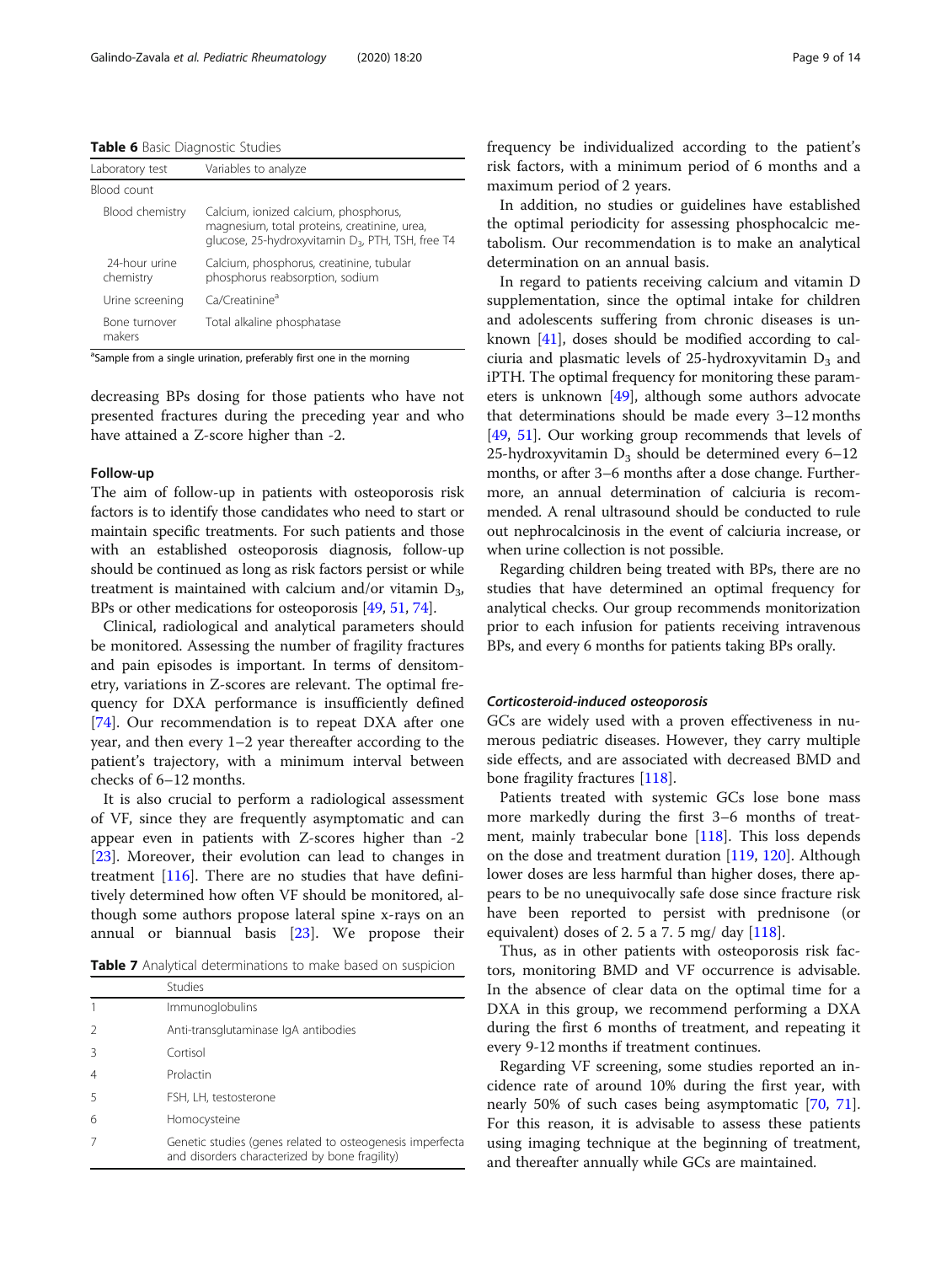<span id="page-9-0"></span>Table 8 Doses and dosing intervals for the most commonly used BPs in pediatrics

| Drug                             | Administration                                                                      | Dose                                                                                                                                                                                                                                                         |
|----------------------------------|-------------------------------------------------------------------------------------|--------------------------------------------------------------------------------------------------------------------------------------------------------------------------------------------------------------------------------------------------------------|
| Pamidronate<br>(2nd generation)  | Intravenous (dilute in 100-250 ml physiological saline solution,<br>in $3-4$ hours) | $<$ 1 year: 0. 5 mg/kg every 2 months<br>1-2 years: 0. 25-0. 5 mg/kg/day 3 days every 3 months<br>2-3 years: 0.375-0.75 mg/kg/day 3 days every 3 months<br>> 3 years: 0. 5-1 mg/kg/day 3 days every 4 months<br>Maximum dose: 60 mg/dose and 11.5 mg/kg/year |
| Neridronate<br>(3rd generation)  | Intravenous (dilute in 200-250 ml physiological saline solution,<br>in 3 hours)     | 1-2 mg/kg/day every 3-4 months                                                                                                                                                                                                                               |
| Zolendronate<br>(3rd generation) | Intravenous (dilute in 50 ml physiological saline solution,<br>in 30-45 min)        | 0.0125-0.05 mg/kg every 6-12 months (maximum dose 4 mg)                                                                                                                                                                                                      |
| Alendronate<br>(2nd generation)  | Oral                                                                                | 1-2 mg/kg/week<br>$<$ 40 kg: 5 mg/day or 35 mg/week<br>$>40$ kg: 10 mg/day or 70 mg/week<br>Maximum dose: 70 mg/week                                                                                                                                         |
| Risendronate<br>(3rd generation) | Oral                                                                                | 15 mg/week (< 40 kg); 30 mg/week (> 40 kg)<br>Maximum dose: 30 mg/week                                                                                                                                                                                       |

The Spanish Rheumatology Society Consensus [[121](#page-13-0)] holds that the prevention of GIOP must begin as early as possible for all patients receiving doses higher than 5 mg/day of prednisone (or equivalent) for more than three months. Preventive actions include prescribing the lowest possible dose of GCs to control the underlying disease, as well as encouraging physical exercise, avoiding toxic products, such as tobacco and alcohol, and ensuring a balanced diet with the required intake of calcium and vitamin D [\[121](#page-13-0)]. In fact, a recent systemic review concluded that calcium and vitamin D supplementation should be started with the same dose recommended for healthy children in all children on GCs, particularly when treatment is expected to last more than 3 months, as a preventive action against GIOP development [\[95\]](#page-12-0). In addition, our group recommends maintaining this supplementation for three months after discontinuation of GCs treatment since its effect on bone continues even after treatment has been halted. Nevertheless, no studies have determined an optimal period of supplementation. This same review recommends the use of BPs for preventive purposes [\[95](#page-12-0)], despite the lack of any comprehensive data. Our own working group does not consider its systematic use in the absence of fragility fractures. Nevertheless, its effectiveness is proven when GIOP has been established; i.e., when pathological fractures are clearly evident [\[87](#page-12-0), [95](#page-12-0), [96](#page-12-0)].

Most studies suggest that an inhaled GCs dose lower than the equivalent of 800 mcg/day of budesonide has only a minimum effect on fracture risk, while higher doses are associated with an accelerated decrease in BMD and a higher risk of fractures. In these patients, although non-pharmacological preventive actions are justified [\[97](#page-12-0), [98,](#page-12-0) [122\]](#page-13-0), it is not advisable to routinely carry out such procedures as lateral spine x-rays or DXAs, unless these patients have other risk factors [[97](#page-12-0)–[99](#page-12-0)]. Furthermore, the role of calcium and vitamin D supplementation in patients prescribed inhaled GCs has not yet been established, although some groups recommend supplementation for higher risk populations [\[93](#page-12-0)].

#### Conclusion

In summary, we present herein guidelines for the prevention, diagnosis and treatment of secondary childhood osteoporosis based on the available evidence and expert clinical experience. We believe it can serve as a useful tool that will contribute to the standardization of clinical practice for this pathology. Prophylactic measures, early diagnosis and a proper therapeutic approach are essential to improving bone health, not only in children and adolescents, but also in the adults they will become in the future.

#### **Abbreviations**

BMC: Body mass content; BMD: Body mass density; BPs: Bisphosphonates; CEBM: Centre for Evidence-based Medicine; CTx: Carboxy-terminal telopeptides; DXA: Dual-energy x-ray absorptiometry; GCs: Glucocorticoids; GIOP: Glucocorticoid-induced osteoporosis; iPTH: Intact paratohormone; P1NP: Amino-terminal propeptides from type 1 procollagen; SERPE: Pediatric Rheumathology Spanish Society; UVB: Ultraviolet B; VF: Vertebral fractures

#### Acknowledgements

We thank the Spanish Pediatric Rheumatology Society, Laboratorios Rubió and Alexion Pharma for granting.

We thank Dra. Estíbaliz Loza, InMusc Medical Director for her assistance in conducting the literature review, in determining the recommendations level of evidence and in setting up the Delphi survey.

Thanks also to the Spanish Rheumatology Society for the original manuscript translation.

#### Authors' contributions

RGZ coordinated the project, conducted a literature review about calcium and vitamin D supplementation in secondary osteoporosis in children, provided recommendations based on evidence, was a major contributor in writing the manuscript, read and approved the final manuscript. RBT conducted a literature review about bisphosphonates in secondary osteoporosis in children, provided recommendations based on evidence, was a major contributor in writing the manuscript, read and approved the final manuscript. BML conducted a literature review about imaging tests used in secondary osteoporosis screening in children, provided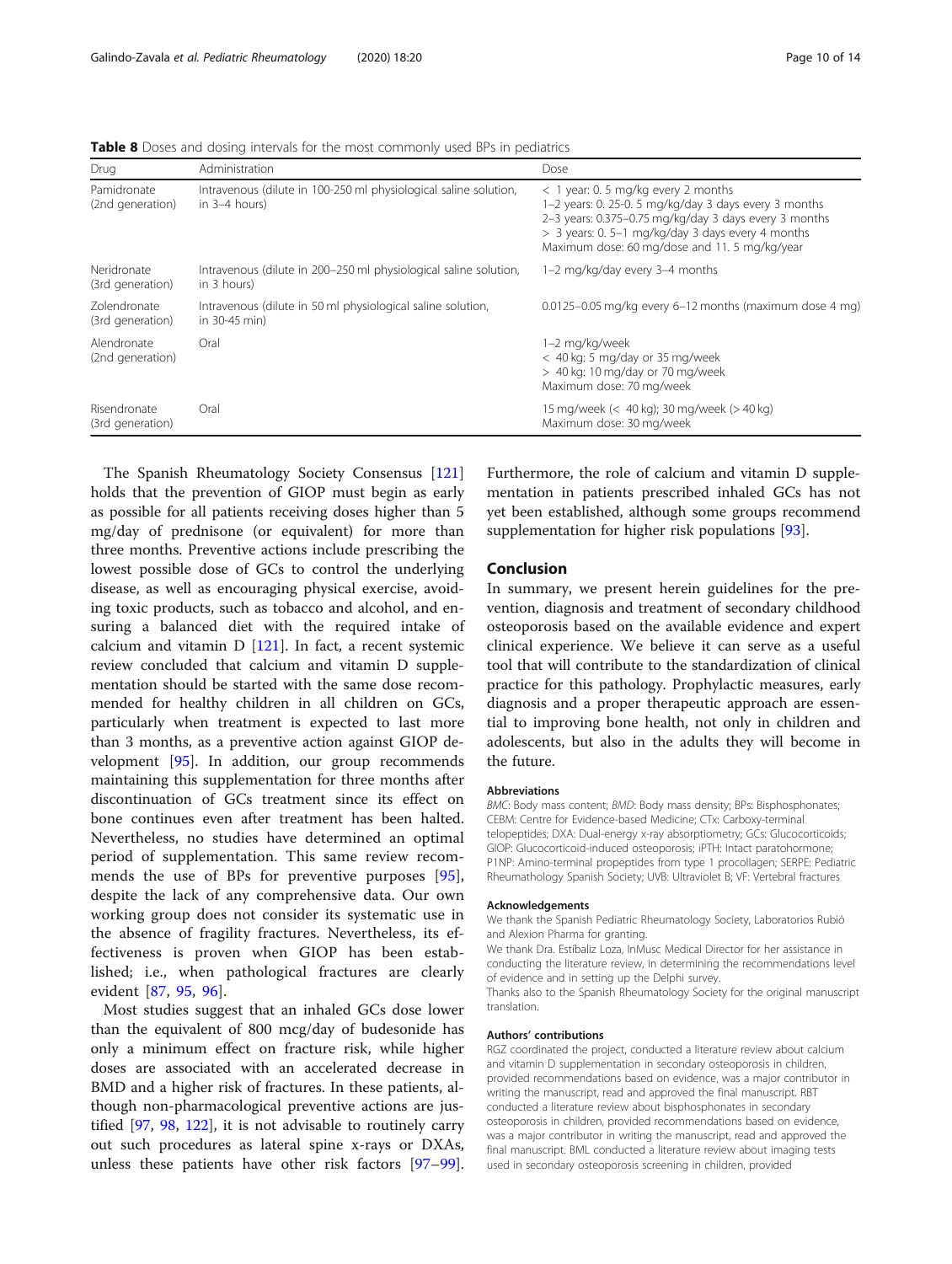<span id="page-10-0"></span>recommendations based on evidence, read and approved the final manuscript. CMP conducted a literature review about when secondary osteoporosis in children should be suspected, provided recommendations based on evidence, read and approved the final manuscript. NPF conducted a literature review about when secondary osteoporosis in children should be suspected, provided recommendations based on evidence, read and approved the final manuscript. BSP conducted a literature review about glucorticoids-induced osteoporosis in children, provided recommendations based on evidence, read and approved the final manuscript. MMSI conducted a literature review about imaging tests used in secondary osteoporosis screening in children, provided recommendations based on evidence, read and approved the final manuscript. MIGF conducted a literature review about follow-up in secondary osteoporosis in children, provided recommendations based on evidence, read and approved the final manuscript. ARP conducted a literature review about laboratory tests used in secondary osteoporosis screening in children, provided recommendations based on evidence, read and approved the final manuscript. PAR conducted a literature review about secondary osteoporosis prevention in children, provided recommendations based on evidence, read and approved the final manuscript. JCNG conducted a literature review about calcium and vitamin D supplementation in secondary osteoporosis in children, provided recommendations based on evidence, read and approved the final manuscript. MLC conducted a literature review about secondary osteoporosis prevention in children, provided recommendations based on evidence, read and approved the final manuscript. JGG conducted a literature review about laboratory tests used in secondary osteoporosis screening in children, provided recommendations based on evidence, read and approved the final manuscript.

#### Funding

This workshop was organized by the Osteogenesis Imperfecta and secondary osteoporosis working group form SERPE. Financial support was provided by a Spanish Pediatric Rheumtology Society scholarship for Pediatric Rheumatology research and Laboratorios Rubió and Alexion Pharma grant.

#### Availability of data and materials

Not applicable.

Ethics approval and consent to participate Not applicable.

## Consent for publication

Not applicable.

#### Competing interests

The authors declare that they have no competing interests.

#### Author details

<sup>1</sup>UGC Pediatría. Sección Reumatología Pediátrica, Hospital Regional Universitario de Málaga, Málaga, Spain. <sup>2</sup>Unidad de Reumatología Pediátrica, Hospital Sant Joan de Déu, Barcelona, Spain. <sup>3</sup>Servicio de Reumatología, Hospital de la Santa Creu i Sant Pau, Barcelona, Spain. <sup>4</sup>Unidad de Pediatría, Sección Reumatología Pediátrica, Hospital Universitari Son Espases, Palma de Mallorca, Spain. <sup>5</sup>Unidad de Reumatología, Hospital Universitario Marqués de Valdecilla, Santander, Spain. <sup>6</sup>UGC Pediatría, Sección Reumatología Pediátrica, Hospital Campus de la Salud, Granada, Spain. <sup>7</sup>Unidad de Reumatología, Hospital Miguel Servet, Zaragoza, Spain. <sup>8</sup>Unidad de Pediatría, Sección de Reumatología Pediátrica, Hospital La Fe, Valencia, Spain. <sup>9</sup>Unidad de Reumatología, Hospital General de Villalba, Madrid, Spain. <sup>10</sup>Unidad de Pediatría, Sección de Reumatología Pediátrica, Hospital Virgen de la Arriaxaca, Murcia, Spain. 11Servicio de Reumatología, Hospital General Universitario Gregorio Marañón, Madrid, Spain. <sup>12</sup>Servicio de Reumatología Hospital Vall d'Hebron, Barcelona, Spain. <sup>13</sup>Servicio de Reumatología, Complejo Hospitalario Universitario A Coruña, A Coruña, Spain.

<sup>14</sup>Osteogenesis Imperfecta and Secondary Osteoporosis Working Group from the Spanish Pediatric Rheumatology Society, Madrid, Spain.

#### Received: 2 October 2019 Accepted: 3 February 2020 Published online: 24 February 2020

#### References

- 1. Peck WA et al.Consensus development conference: diagnosis, prophylaxis, and treatment of osteoporosis. Am J Med. 1993;94(6):646-50.
- 2. Wade SW, Strader C, Fitzpatrick LA, Anthony MS, O'Malley CD. Estimating prevalence of osteoporosis: examples from industrialized countries. Arch Osteoporos. 2014;9:182.
- 3. Yeste D, Carrascosa A. Valoración e interpretación de la masa ósea en la infancia y la adolescencia. Pediatr Integr. 2015;XIX(6):436.e1–9.
- 4. Galindo Zavala R, Núñez Cuadros E, Díaz Cordovés-Rego G, Urda Cardona AL. Advances in the treatment of secondary osteoporosis. An Pediatr. 2014; 81(6):399.e1–7.
- 5. Gordon CM, Leonard MB, Zemel BS. 2013 pediatric position development conference: executive summary and reflections. J Clin Densitom. 2014;17(2): 219–24.
- 6. Baim S, Leonard MB, Bianchi ML, Hans DB, Kalkwarf HJ, Langman CB, et al. Official positions of the International Society for Clinical Densitometry and executive summary of the 2007 ISCD pediatric position development conference. J Clin Densitom. 2008;11(1):6–21.
- 7. Mir-Perelló C, Galindo Zavala R, González Fernández MI, Graña Gil J, Sevilla Pérez B, Magallares López B, et al. Prevention and early diagnosis of childhood osteoporosis: are we doing the right thing? Rev Osteoporos y Metab Miner. 2018;10(1):30–6.
- 8. Fehlings D, Switzer L, Agarwal P, Wong C, Sochett E, Stevenson R, et al. Informing evidence-based clinical practice guidelines for children with cerebral palsy at risk of osteoporosis: a systematic review. Dev Med Child Neurol. 2012;54(2):106–16.
- 9. Dwan K, Phillipi CA, Steiner RD, Basel D. Bisphosphonate therapy for osteogenesis imperfecta. Cochrane Database Syst Rev. 2016 Oct 19;10: CD005088.
- 10. Bhardwaj A, Swe KMM, Sinha NK, Osunkwo I. Treatment for osteoporosis in people with ß-thalassaemia. In: Swe KMM, editor. Cochrane Database Sys Rev. 2016;10(3):CD010429.
- 11. Birnkrant DJ, Bushby K, Bann CM, Alman BA, Apkon SD, Blackwell A, et al. Diagnosis and management of Duchenne muscular dystrophy, part 2: respiratory, cardiac, bone health, and orthopaedic management. Lancet Neurol. 2018;17(4):347–61.
- 12. Cervera A, Cela E, González A, Berrueco R, Argiles B, Badell I, et al. Guía de práctica clínica de la talasemia mayor e intermedia en pediatría.1ST ed. CEGE; 2015.
- 13. Fong CY, Mallick AA, Burren CP, Patel JS. Evaluation and management of bone health in children with epilepsy on long-term antiepileptic drugs: United Kingdom survey of paediatric neurologists. Eur J Paediatr Neurol. 2011;15(5):417–23.
- 14. Hall CH, Hewitt G, Stevens SL. Assessment and management of bone health in adolescents with anorexia nervosa part one: assessment of bone health in adolescents. J Pediatr Adolesc Gynecol. 2008;21(3):155–7.
- 15. Jefferson A, Leonard H, Siafarikas A, Woodhead H, Fyfe S, Ward LM, et al. Clinical guidelines for Management of Bone Health in Rett syndrome based on expert consensus and available evidence. PLoS One. 2016;11(2): e0146824.
- 16. Tangpricha V, Kelly A, Stephenson A, Maguiness K, Enders J, Robinson KA, et al. An update on the screening, diagnosis, management, and treatment of vitamin D deficiency in individuals with cystic fibrosis: evidence-based recommendations from the Cystic Fibrosis Foundation. J Clin Endocrinol Metab. 2012;97(4):1082–93.
- 17. Wasilewski-Masker K, Kaste SC, Hudson MM, Esiashvili N, Mattano LA, Meacham LR. Bone mineral density deficits in survivors of childhood cancer: long-term follow-up guidelines and review of the literature. Pediatrics. 2008; 121(3):e705–13.
- 18. Zhang Y, Milojevic D. Protecting bone health in pediatric rheumatic diseases: pharmacological considerations. Paediatr Drugs. 2017;19(3): 193–211.
- 19. Shaw NJ. Management of osteoporosis in children. Eur J Endocrinol. 2008; 159(Suppl):S33–9.
- 20. Cassidy JT, Hillman LS. Abnormalities in skeletal growth in children with juvenile rheumatoid arthritis. Rheum Dis Clin N Am. 1997;23(3):499–522.
- 21. Ma NS, Gordon CM. Pediatric osteoporosis: where are we now? J Pediatr. 2012;161(6):983–90.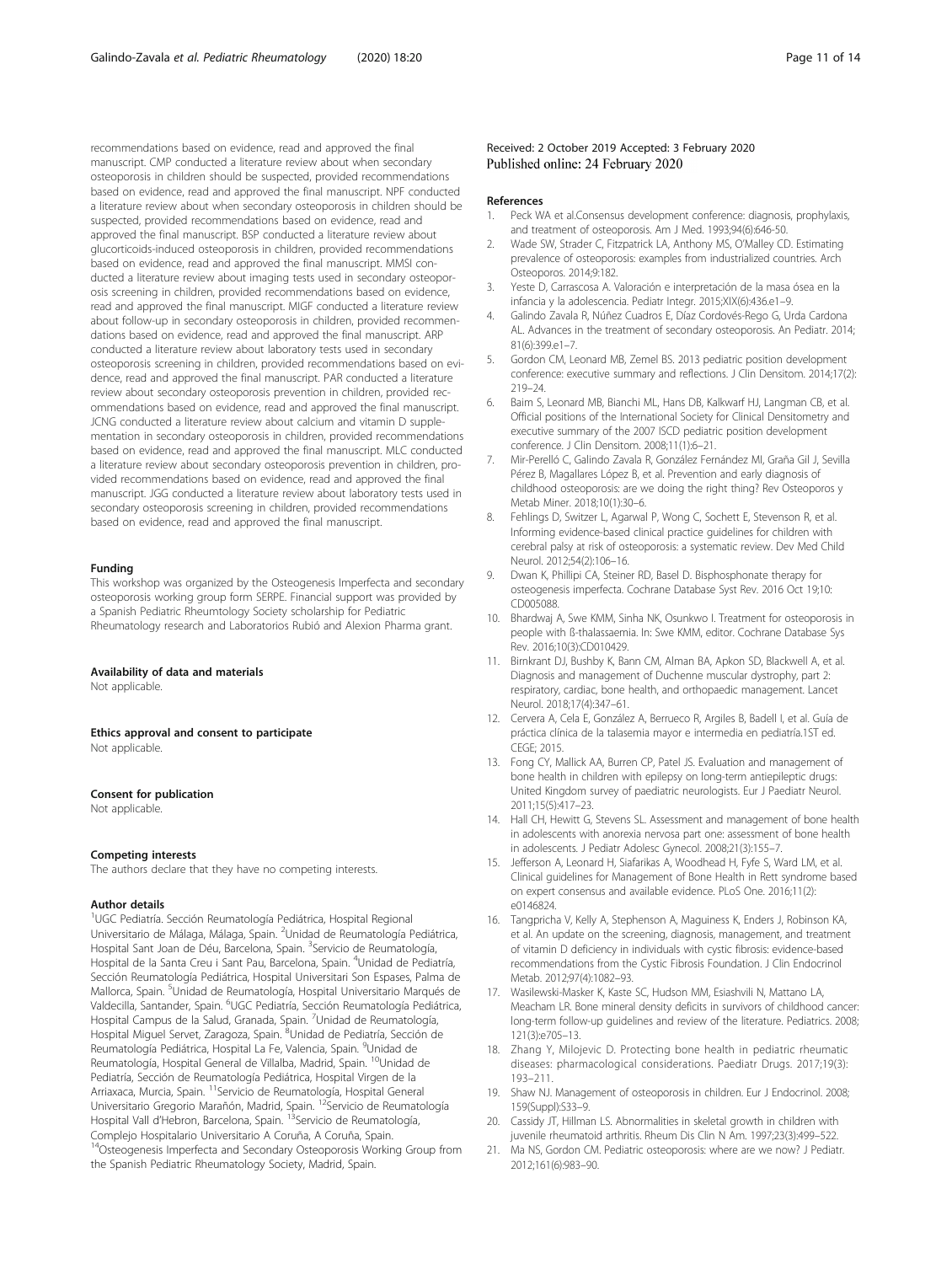- <span id="page-11-0"></span>23. Ward LM, Konji VN, Ma J. The management of osteoporosis in children. Osteoporos Int. 2016;27(7):2147–79.
- 24. Mandel K, Atkinson S, Barr RD, Pencharz P. Skeletal morbidity in childhood acute lymphoblastic leukemia. J Clin Oncol. 2004;22(7):1215–21.
- 25. Cromer BA, Bonny AE, Stager M, Lazebnik R, Rome E, Ziegler J, et al. Bone mineral density in adolescent females using injectable or oral contraceptives: a 24-month prospective study. Fertil Steril. 2008;90(6):2060–7.
- 26. Cibula D, Skrenkova J, Hill M, Stepan JJ. Low-dose estrogen combined oral contraceptives may negatively influence physiological bone mineral density acquisition during adolescence. Eur J Endocrinol. 2012;166(6):1003–11.
- 27. Lopez LM, Chen M, Mullins S, Curtis KM, Helmerhorst FM. Steroidal contraceptives and bone fractures in women: evidence from observational studies. Cochrane Database Syst Rev. 2012;15(8):CD009849.
- 28. Souverein PC, Webb DJ, Weil JG, Van Staa TP, Egberts ACG. Use of antiepileptic drugs and risk of fractures: case-control study among patients with epilepsy. Neurology. 2006;66(9):1318–24.
- 29. Soyka LA, Misra M, Frenchman A, Miller KK, Grinspoon S, Schoenfeld DA, et al. Abnormal bone mineral accrual in adolescent girls with anorexia nervosa. J Clin Endocrinol Metab. 2002;87(9):4177–85.
- 30. Turner JM, Bulsara MK, McDermott BM, Byrne GC, Prince RL, Forbes DA. Predictors of low bone density in young adolescent females with anorexia nervosa and other dieting disorders. Int J Eat Disord. 2001;30(3):245–51.
- 31. Behringer M, Gruetzner S, McCourt M, Mester J. Effects of weight-bearing activities on bone mineral content and density in children and adolescents: a meta-analysis. J Bone Miner Res. 2014;29(2):467–78.
- 32. Dong Y, Pollock N, Stallmann-Jorgensen IS, Gutin B, Lan L, Chen TC, et al. Low 25-hydroxyvitamin D levels in adolescents: race, season, adiposity, physical activity, and fitness. Pediatrics. 2010;125(6):1104–11.
- 33. Moro M, van der Meulen MC, Kiratli BJ, Marcus R, Bachrach LK, Carter DR. Body mass is the primary determinant of midfemoral bone acquisition during adolescent growth. Bone. 1996;19(5):519–26.
- 34. Goulding A, Grant AM, Williams SM. Bone and body composition of children and adolescents with repeated forearm fractures. J Bone Miner Res. 2005;20(12):2090–6.
- 35. Golden NH, Abrams SA. Optimizing bone health in children and adolescents. Pediatrics. 2014;134(4):e1229–43.
- 36. Kalkwarf HJ, Khoury JC, Lanphear BP. Milk intake during childhood and adolescence, adult bone density, and osteoporotic fractures in US women. Am J Clin Nutr. 2003;77(1):257–65.
- 37. Watanabe R, Inoue D. Smoking and bone. Clin Calcium. 2016;26(10):1445–50.
- 38. Maurel DB, Boisseau N, Benhamou CL, Jaffre C. Alcohol and bone: review of dose effects and mechanisms. Osteoporos Int. 2012;23(1):1–16.
- 39. Alqahtani FF, Offiah AC. Diagnosis of osteoporotic vertebral fractures in children. Pediatr Radiol. 2019;49(3):283–96.
- 40. Huncharek M, Muscat J, Kupelnick B. Impact of dairy products and dietary calcium on bone-mineral content in children: results of a meta-analysis. Bone. 2008;43(2):312–21.
- 41. Uziel Y, Zifman E, Hashkes PJ. Osteoporosis in children: pediatric and pediatric rheumatology perspective: a review. Pediatr Rheumatol Online J. 2009;7:16.
- 42. Tan VPS, Macdonald HM, Kim S, Nettlefold L, Gabel L, Ashe MC, et al. Influence of physical activity on bone strength in children and adolescents: a systematic review and narrative synthesis. J Bone Miner Res. 2014;29(10): 2161–81.
- 43. Hind K, Burrows M. Weight-bearing exercise and bone mineral accrual in children and adolescents: a review of controlled trials. Bone. 2007;40(1):14–27.
- 44. Field AE, Gordon CM, Pierce LM, Ramappa A, Kocher MS. Prospective study of physical activity and risk of developing a stress fracture among preadolescent and adolescent girls. Arch Pediatr Adolesc Med. 2011; 165(8):723–8.
- 45. Tenforde AS, Fredericson M. Influence of sports participation on bone health in the young athlete: a review of the literature. PM R. 2011;3(9):861–7.
- 46. Specker B, Thiex NW, Sudhagoni RG. Does exercise influence pediatric bone? A systematic review. Clin Orthop Relat Res. 2015;473(11):3658–72.
- 47. Dubnov-Raz G, Azar M, Reuveny R, Katz U, Weintraub M, Constantini NW. Changes in fitness are associated with changes in body composition and bone health in children after cancer. Acta Paediatr. 2015;104(10):1055–61.
- 48. Hough JP, Boyd RN, Keating JL. Systematic review of interventions for low bone mineral density in children with cerebral palsy. Pediatrics. 2010;125(3):e670–8.
- 49. Munns CF, Shaw N, Kiely M, Specker BL, Thacher TD, Ozono K, et al. Global consensus recommendations on prevention and Management of Nutritional Rickets. Horm Res Paediatr. 2016;85(2):83–106.
- 50. Holmlund-Suila E, Koskivirta P, Metso T, Andersson S, Makitie O, Viljakainen HT. Vitamin D deficiency in children with a chronic illness-seasonal and agerelated variations in serum 25-hydroxy vitamin D concentrations. PLoS One. 2013;8(4):e60856.
- 51. Misra M, Pacaud D, Petryk A, Collett-Solberg P, Kappy M. Drug, et al. vitamin D deficiency in children and its management: review of current knowledge and recommendations. Pediatrics. 2008;122(2):398–417.
- 52. Saraff V, Högler W. Endocrinology and adolescence: osteoporosis in children: diagnosis and management. Eur J Endocrinol. 2015;173(6):R185–97.
- 53. Rauchenzauner M, Schmid A, Heinz-Erian P, Kapelari K, Falkensammer G, Griesmacher A, et al. Sex- and age-specific reference curves for serum markers of bone turnover in healthy children from 2 months to 18 years. J Clin Endocrinol Metab. 2007;92(2):443–9.
- 54. Szulc P, Seeman E, Delmas PD. Biochemical measurements of bone turnover in children and adolescents. Osteoporos Int. 2000;11(4):281–94.
- 55. Yang L, Grey V. Pediatric reference intervals for bone markers. Clin Biochem. 2006;39(6):561–8.
- 56. Eapen E, Grey V, Don-Wauchope A, Atkinson SA. Bone health in childhood: usefulness of biochemical biomarkers. EJIFCC. 2008;19(2):123–36.
- 57. Jurimae J. Interpretation and application of bone turnover markers in children and adolescents. Curr Opin Pediatr. 2010;22(4):494–500.
- 58. Michalus I, Chlebna-Sokol D, Rusinska A, Jakubowska-Pietkiewicz E, Kulinska-Szukalska K. Evaluation of bone mineral density and bone metabolism in children with multiple bone fractures. Ortop Traumatol Rehabil. 2008;10(6):602–12.
- 59. Warden SJ, Hill KM, Ferira AJ, Laing EM, Martin BR, Hausman DB, et al. Racial differences in cortical bone and their relationship to biochemical variables in black and white children in the early stages of puberty. Osteoporos Int. 2013;24(6):1869–79.
- 60. Manjon Llorente G, Fernandez-Espuelas C, Gonzalez Lopez JM, Ruiz-Echarri MP, Baldellou VA. Normal values of bone turnover markers in childhood. An Pediatr (Barc). 2004;60(4):330–6.
- 61. Fischer D-C, Mischek A, Wolf S, Rahn A, Salweski B, Kundt G, et al. Paediatric reference values for the C-terminal fragment of fibroblast-growth factor-23, sclerostin, bone-specific alkaline phosphatase and isoform 5b of tartrateresistant acid phosphatase. Ann Clin Biochem. 2012;49:546–53.
- 62. Crabtree NJ, Hogler W, Cooper MS, Shaw NJ. Diagnostic evaluation of bone densitometric size adjustment techniques in children with and without low trauma fractures. Osteoporos Int. 2013;24(7):2015–24.
- 63. Clark EM, Ness AR, Bishop NJ, Tobias JH. Association between bone mass and fractures in children: a prospective cohort study. J Bone Miner Res. 2006;21(9):1489–95.
- 64. Schousboe JT, Shepherd JA, Bilezikian JP, Baim S. Executive summary of the 2013 International Society for Clinical Densitometry Position Development Conference on bone densitometry. J Clin Densitom. 2013;16(4):455–66.
- 65. Adiotomre E, Summers L, Allison A, Walters SJ, Digby M, Broadley P, et al. Diagnostic accuracy of DXA compared to conventional spine radiographs for the detection of vertebral fractures in children. Eur Radiol. 2017;27(5):2188–99.
- Binkovitz LA, Henwood MJ. Pediatric DXA: technique and interpretation. Pediatr Radiol. 2007;37(1):21–31.
- 67. Leonard MB, Feldman HI, Zemel BS, Berlin JA, Barden EM, Stallings VA. Evaluation of low density spine software for the assessment of bone mineral density in children. J Bone Miner Res. 1998;13(11):1687–90.
- 68. Zemel BS, Kalkwarf HJ, Gilsanz V, Lappe JM, Oberfield S, Shepherd JA, et al. Revised reference curves for bone mineral content and areal bone mineral density according to age and sex for black and non-black children: results of the bone mineral density in childhood study. J Clin Endocrinol Metab. 2011;96(10):3160–9.
- 69. Zemel BS, Leonard MB, Kelly A, Lappe JM, Gilsanz V, Oberfield S, et al. Height adjustment in assessing dual energy x-ray absorptiometry measurements of bone mass and density in children. J Clin Endocrinol Metab. 2010;95(3):1265–73.
- 70. LeBlanc CMA, Ma J, Taljaard M, Roth J, Scuccimarri R, Miettunen P, et al. Incident vertebral fractures and risk factors in the first three years following glucocorticoid initiation among pediatric patients with rheumatic disorders. J Bone Miner Res. 2015;30(9):1667–75.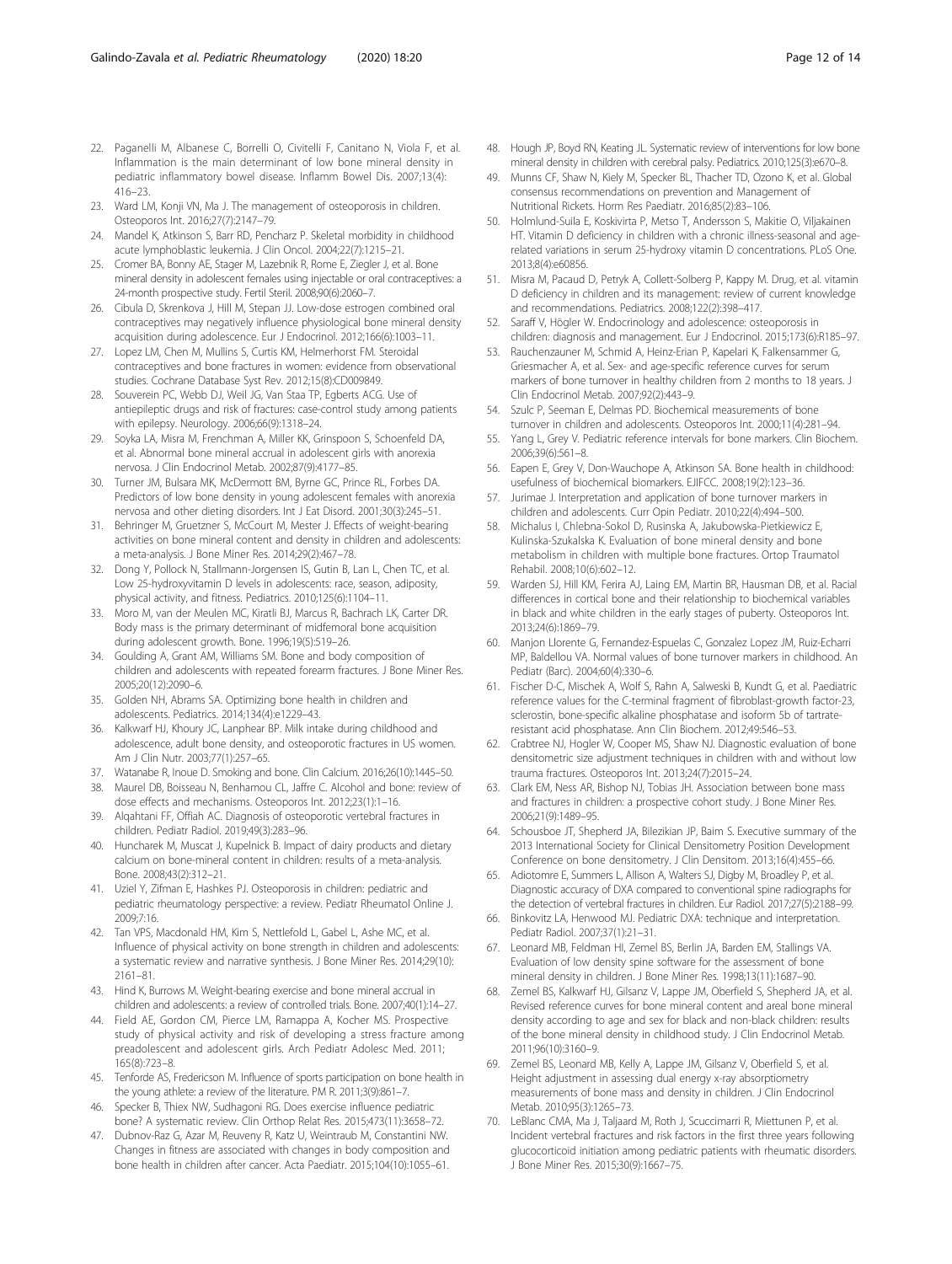- <span id="page-12-0"></span>71. Phan V, Blydt-Hansen T, Feber J, Alos N, Arora S, Atkinson S, et al. Skeletal findings in the first 12 months following initiation of glucocorticoid therapy for pediatric nephrotic syndrome. Osteoporos Int. 2014;25(2):627–37.
- 72. Makitie O, Doria AS, Henriques F, Cole WG, Compeyrot S, Silverman E, et al. Radiographic vertebral morphology: a diagnostic tool in pediatric osteoporosis. J Pediatr. 2005;146(3):395–401.
- 73. Mäyränpää MK, Helenius I, Valta H, Mäyränpää MI, Toiviainen-Salo S, Mäkitie O. Bone densitometry in the diagnosis of vertebral fractures in children: accuracy of vertebral fracture assessment. Bone. 2007;41(3):353–9.
- 74. Bianchi ML, Leonard MB, Bechtold S, Hogler W, Mughal MZ, Schonau E, et al. Bone health in children and adolescents with chronic diseases that may affect the skeleton: the 2013 ISCD pediatric official positions. J Clin Densitom. 2014;17(2):281–94.
- 75. Shepherd JA, Wang L, Fan B, Gilsanz V, Kalkwarf HJ, Lappe J, et al. Optimal monitoring time interval between DXA measures in children. J Bone Miner Res. 2011;26(11):2745–52.
- 76. Abrams SA. Building bones in babies: can and should we exceed the human milk-fed infant's rate of bone calcium accretion? Nutr Rev. 2006; 64(11):487–94.
- 77. Oen K, Malleson PN, Cabral DA, Rosenberg AM, Petty RE, Cheang M. Disease course and outcome of juvenile rheumatoid arthritis in a multicenter cohort. J Rheumatol. 2002;29(9):1989–99.
- 78. Lien G, Flato B, Haugen M, Vinje O, Sorskaar D, Dale K, et al. Frequency of osteopenia in adolescents with early-onset juvenile idiopathic arthritis: a long-term outcome study of one hundred five patients. Arthritis Rheum. 2003;48(8):2214–23.
- 79. Huber AM, Gaboury I, Cabral DA, Lang B, Ni A, Stephure D, et al. Prevalent vertebral fractures among children initiating glucocorticoid therapy for the treatment of rheumatic disorders. Arthritis Care Res (Hoboken). 2010;62(4): 516–26.
- 80. Winzenberg TM, Powell S, Shaw KA, Jones G. Vitamin D supplementation for improving bone mineral density in children. Cochrane Database Syst Rev. 2010;10:CD006944.
- 81. Winzenberg T, Powell S, Shaw KA, Jones G. Effects of vitamin D supplementation on bone density in healthy children: systematic review and meta-analysis. BMJ. 2011;342:c7254.
- 82. Lovell DJ, Glass D, Ranz J, Kramer S, Huang B, Sierra RI, et al. A randomized controlled trial of calcium supplementation to increase bone mineral density in children with juvenile rheumatoid arthritis. Arthritis Rheum. 2006; 54(7):2235–42.
- 83. Jekovec-Vrhovsek M, Kocijancic A, Prezelj J. Effect of vitamin D and calcium on bone mineral density in children with CP and epilepsy in full-time care. Dev Med Child Neurol. 2000;42(6):403–5.
- 84. Kim MJ, Kim S-N, Lee I-S, Chung S, Lee J, Yang Y, et al. Effects of bisphosphonates to treat osteoporosis in children with cerebral palsy: a meta-analysis. J Pediatr Endocrinol Metab. 2015;28(11–12):1343–50.
- 85. Ozel S, Switzer L, Macintosh A, Fehlings D. Informing evidence-based clinical practice guidelines for children with cerebral palsy at risk of osteoporosis: an update. Dev Med Child Neurol. 2016;58(9):918–23.
- 86. Bryan ML, Worthington MA, Parsons K. Treatment of osteoporosis/ osteopenia in pediatric leukemia and lymphoma. Ann Pharmacother. 2009; 43(4):714–20.
- 87. Ward L, Tricco AC, Phuong P, Cranney A, Barrowman N, Gaboury I, et al. Bisphosphonate therapy for children and adolescents with secondary osteoporosis. Cochrane Database Syst Rev. 2007;4:CD005324.
- 88. Thornton J, Ashcroft DM, Mughal MZ, Elliott RA, O'Neill TW, Symmons D. Systematic review of effectiveness of bisphosphonates in treatment of low bone mineral density and fragility fractures in juvenile idiopathic arthritis. Arch Dis Child. 2006;91(9):753–61.
- 89. Ooi HL, Briody J, Biggin A, Cowell CT, Munns CF. Intravenous zoledronic acid given every 6 months in childhood osteoporosis. Horm Res Paediatr. 2013;80(3):179–84.
- 90. Simm PJ, Johannesen J, Briody J, McQuade M, Hsu B, Bridge C, et al. Zoledronic acid improves bone mineral density, reduces bone turnover and improves skeletal architecture over 2 years of treatment in children with secondary osteoporosis. Bone. 2011;49(5):939–43.
- 91. Thornton J, Ashcroft D, O'Neill T, Elliott R, Adams J, Roberts C, et al. A systematic review of the effectiveness of strategies for reducing fracture risk in children with juvenile idiopathic arthritis with additional data on longterm risk of fracture and cost of disease management. Health Technol Assess. 2008;12(3):iii – ix, xi – xiv, 1–208.
- 92. Bishop N, Braillon P, Burnham J, Cimaz R, Davies J, Fewtrell M, et al. Dualenergy X-ray aborptiometry assessment in children and adolescents with diseases that may affect the skeleton: the 2007 ISCD pediatric official positions. J Clin Densitom. 2008;11(1):29–42.
- 93. Hansen KE, Kleker B, Safdar N, Bartels CM. A systematic review and metaanalysis of glucocorticoid-induced osteoporosis in children. Semin Arthritis Rheum. 2014;44(1):47–54.
- 94. Bachrach LK, Gordon CM. Bone densitometry in children and adolescents. Pediatrics. 2016;138(4):e20162398.
- 95. Jayasena A, Atapattu N, Lekamwasam S. Treatment of glucocorticoidinduced low bone mineral density in children: a systematic review. Int J Rheum Dis. 2015;18(3):287–93.
- 96. Bell JM, Shields MD, Watters J, Hamilton A, Beringer T, Elliott M, et al. Interventions to prevent and treat corticosteroid-induced osteoporosis and prevent osteoporotic fractures in Duchenne muscular dystrophy. Cochrane Database Syst Rev. 2017;1:CD010899.
- 97. Gregson RK, Rao R, Murrills AJ, Taylor PA, Warner JO. Effect of inhaled corticosteroids on bone mineral density in childhood asthma: comparison of fluticasone propionate with beclomethasone dipropionate. Osteoporos Int. 1998;8(5):418–22.
- 98. Altintas DU, Karakoc GB, Can S, Yilmaz M, Kendirli SG. The effects of long term use of inhaled corticosteroids on linear growth, adrenal function and bone mineral density in children. Allergol Immunopathol (Madr). 2005;33(4):204–9.
- 99. Buckley L, Guyatt G, Fink HA, Cannon M, Grossman J, Hansen KE, et al. 2017 American College of Rheumatology Guideline for the prevention and treatment of glucocorticoid-induced osteoporosis. Arthritis Rheumatol (Hoboken, NJ). 2017;69(8):1521–37.
- 100. Marrani E, Giani T, Simonini G, Cimaz R. Pediatric osteoporosis: diagnosis and treatment considerations. Drugs. 2017;77(6):679–95.
- 101. Sermet-Gaudelus I, Bianchi ML, Garabedian M, Aris RM, Morton A, Hardin DS, et al. European cystic fibrosis bone mineralisation guidelines. J Cyst Fibros. 2011;10(Suppl 2):S16–23.
- 102. Hollander MC, Sage JM, Greenler AJ, Pendl J, Avcin T, Espada G, et al. International consensus for provisions of quality-driven care in childhoodonset systemic lupus erythematosus. Arthritis Care Res (Hoboken). 2013; 65(9):1416–23.
- 103. Martinez Suarez V, Moreno Villares JM, Dalmau Serra J. Comité de Nutrición de la Sociedad Española de Pediatría. Recommended intake of calcium and vitamin D: positioning of the Nutrition Committee of the AEP. An Pediatr (Barc). 2012;77(1):57.e1–8.
- 104. Ebeling PR, Daly RM, Kerr DA, Kimlin MG. Building healthy bones throughout life: an evidence-informed strategy to prevent osteoporosis in Australia. Med J Aust. 2013;199(S7):S1–S46.
- 105. Bolland MJ, Avenell A, Baron JA, Grey A, MacLennan GS, Gamble GD, et al. Effect of calcium supplements on risk of myocardial infarction and cardiovascular events: meta-analysis. BMJ. 2010;341:c3691.
- 106. Winzenberg TM, Shaw K, Fryer J, Jones G. Calcium supplementation for improving bone mineral density in children. Cochrane Database Syst Rev. 2006;2:CD005119.
- 107. Vasikaran S, Eastell R, Bruyere O, Foldes AJ, Garnero P, Griesmacher A, et al. Markers of bone turnover for the prediction of fracture risk and monitoring of osteoporosis treatment: a need for international reference standards. Osteoporos Int. 2011;22(2):391–420.
- 108. Bauer D, Krege J, Lane N, Leary E, Libanati C, Miller P, et al. National Bone Health Alliance Bone Turnover Marker Project: current practices and the need for US harmonization, standardization, and common reference ranges. Osteoporos Int. 2012;23(10):2425–33.
- 109. Vasikaran SD, Chubb SA, Schneider HG. Towards optimising the provision of laboratory services for bone turnover markers. Pathology. 2014;46(4):267–73.
- 110. Mora S, Prinster C, Proverbio MC, Bellini A, de Poli SC, Weber G, et al. Urinary markers of bone turnover in healthy children and adolescents: agerelated changes and effect of puberty. Calcif Tissue Int. 1998;63(5):369–74.
- 111. Lambert HL, Eastell R, Karnik K, Russell JM, Barker ME. Calcium supplementation and bone mineral accretion in adolescent girls: an 18-mo randomized controlled trial with 2-y follow-up. Am J Clin Nutr. 2008;87(2):455–62.
- 112. Glendenning P, Chubb SAP, Vasikaran S. Clinical utility of bone turnover markers in the management of common metabolic bone diseases in adults. Clin Chim Acta. 2018;481:161–70.
- 113. Huang Y, Eapen E, Steele S, Grey V. Establishment of reference intervals for bone markers in children and adolescents. Clin Biochem. 2011; 44(10–11):771–8.